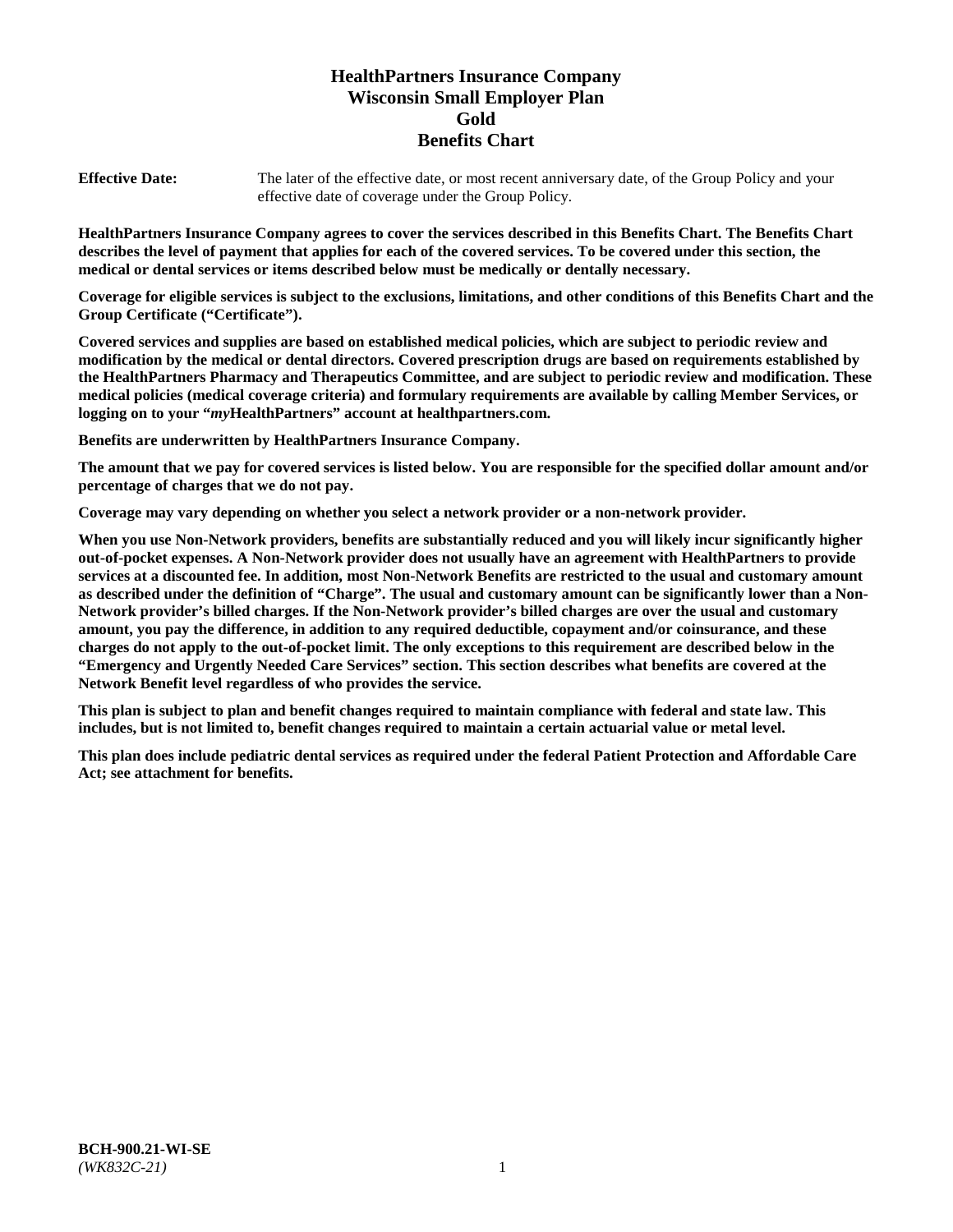# **These definitions apply to this Benefits Chart. They also apply to the Certificate.**

| <b>Biosimilar Drug:</b> | A prescription drug, approved by the Food and Drug Administration (FDA), that the FDA has<br>determined is biosimilar to and interchangeable with a biological brand name drug. Biosimilar<br>drugs are not considered generic drugs and are not covered under the generic drug benefit.                                                                                                                                                                                                                                                                                                                                                     |
|-------------------------|----------------------------------------------------------------------------------------------------------------------------------------------------------------------------------------------------------------------------------------------------------------------------------------------------------------------------------------------------------------------------------------------------------------------------------------------------------------------------------------------------------------------------------------------------------------------------------------------------------------------------------------------|
| <b>Brand Name Drug:</b> | A prescription drug, approved by the Food and Drug Administration (FDA), that is manufactured,<br>sold, or licensed for sale under a trademark by the pharmaceutical company that originally<br>researched and developed the drug. Brand name drugs have the same active-ingredient formula as<br>the generic version of the drug. However, generic drugs are manufactured and sold by other drug<br>manufacturers and are generally not available until after the patent on the brand name drug has<br>expired. A few brand name drugs may be covered at the generic drug benefit level if this is<br>indicated on the formulary.           |
| <b>Calendar Year</b>    | This is the 12-month period beginning 12:01 A.M. Central Time, on January 1, and ending 12:00<br>A.M. Central Time of the next following December 31.                                                                                                                                                                                                                                                                                                                                                                                                                                                                                        |
| <b>Charge:</b>          | For covered services delivered by a network provider, this is the provider's discounted fee for a<br>given medical/surgical service, procedure or item.                                                                                                                                                                                                                                                                                                                                                                                                                                                                                      |
|                         | For covered services delivered by non-network providers, a contracted rate may apply if such<br>arrangement is available to HealthPartners.                                                                                                                                                                                                                                                                                                                                                                                                                                                                                                  |
|                         | For the usual and customary charge for covered services delivered by non-network providers, our<br>payment is calculated using one of the following options to be determined at HealthPartners'<br>discretion: 1) a percentage of the Medicare fee schedule; 2) a comparable schedule if the service is<br>not on the Medicare fee schedule; or 3) a commercially reasonable rate for such service.                                                                                                                                                                                                                                          |
|                         | The usual and customary charge is the maximum amount allowed that we consider in the<br>calculation of the payment of charges incurred for certain covered services. You must pay for any<br>charges above the usual and customary charge, and they do not apply to the out-of-pocket limit.                                                                                                                                                                                                                                                                                                                                                 |
|                         | A charge is incurred for covered ambulatory medical and surgical services, on the date the service<br>or item is provided. A charge is incurred for covered inpatient services, on the date of admission to<br>a hospital. To be covered, a charge must be incurred on or after your effective date and on or<br>before the termination date.                                                                                                                                                                                                                                                                                                |
| Copayment/Coinsurance:  | The specified dollar amount, or percentage, of charges incurred for covered services, which we do<br>not pay, but which you must pay, each time you receive certain medical services, procedures or<br>items. Our payment for those covered services or items begins after the copayment or coinsurance<br>is satisfied. Covered services or items requiring a copayment or coinsurance are specified in this<br>Benefits Chart.                                                                                                                                                                                                             |
|                         | For services provided by a network provider:<br>An amount which is listed as a flat dollar copayment is applied to a network provider's discounted<br>charge for a given service. However, if the network provider's discounted charge for a service or<br>item is less than the flat dollar copayment, you will pay the network provider's discounted charge.<br>An amount which is listed as a percentage of charges or coinsurance is based on the network<br>provider's discounted charges, calculated at the time the claim is processed, which may include an<br>agreed upon fee schedule rate for case rate or withhold arrangements. |
|                         | For services provided by a non-network provider:<br>Any copayment or coinsurance is applied to the lesser of the provider's charges or the usual and<br>customary charge for a service.                                                                                                                                                                                                                                                                                                                                                                                                                                                      |
|                         | A copayment or coinsurance is due at the time a service is provided, or when billed by the<br>provider. The copayment or coinsurance applicable for a scheduled visit with a HealthPartners<br>network provider will be collected for each visit, late cancellation and failed appointment.                                                                                                                                                                                                                                                                                                                                                  |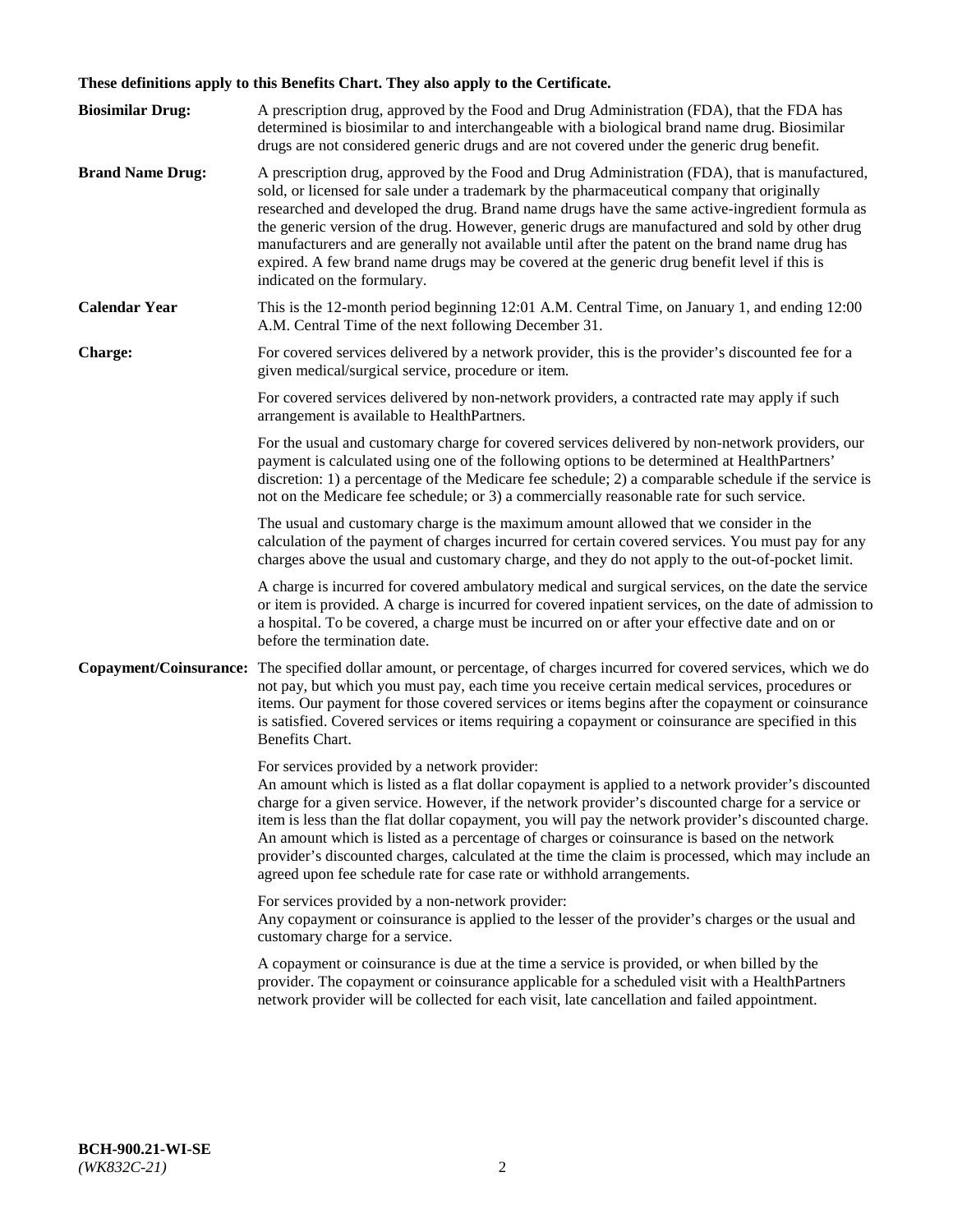| Deductible:                                | The specified dollar amount of charges incurred for covered services, which we do not pay, but an<br>enrollee or a family has to pay first in a calendar year. Our payment for those services or items<br>begins after the deductible is satisfied. For network providers, the amount of the charges that apply<br>to the deductible are based on the network provider's discounted charges, calculated at the time<br>the claim is processed, which may include an agreed upon fee schedule rate for case rate or<br>withhold arrangements. For non-network providers, the amount of charges that apply to the<br>deductible are the lesser of the provider's charges or the usual and customary charge for a service. |
|--------------------------------------------|-------------------------------------------------------------------------------------------------------------------------------------------------------------------------------------------------------------------------------------------------------------------------------------------------------------------------------------------------------------------------------------------------------------------------------------------------------------------------------------------------------------------------------------------------------------------------------------------------------------------------------------------------------------------------------------------------------------------------|
|                                            | Any amounts paid or reimbursed by a third party, including but not limited to: point of service<br>rebates, manufacturer coupons, manufacturer debits cards or other forms of direct reimbursement<br>to an Insured for a product or service, will not apply toward your deductible, to the extent<br>permitted under state and federal law.                                                                                                                                                                                                                                                                                                                                                                            |
|                                            | Your plan has an embedded deductible. This means once an Insured meets the individual<br>deductible, the plan begins paying benefits for that person. If two or more members of the family<br>meet the family deductible, the plan begins paying benefits for all members of the family,<br>regardless of whether each Insured has met the individual deductible. However, an Insured may<br>not contribute more than the individual deductible toward the family deductible.                                                                                                                                                                                                                                           |
|                                            | All services are subject to the deductible unless otherwise indicated below in this Benefits Chart.                                                                                                                                                                                                                                                                                                                                                                                                                                                                                                                                                                                                                     |
| <b>Formulary:</b>                          | This is a current list, which may be revised from time to time, of prescription drugs, medications,<br>equipment and supplies covered by us as indicated in this Benefits Chart which are covered at the<br>highest benefit level. Some drugs on the formulary may require prior authorization to be covered<br>as formulary drugs. The formulary, and information on drugs that require prior authorization, are<br>available by calling Member Services, or logging on to your "myHealthPartners" account at<br>healthpartners.com.                                                                                                                                                                                   |
| <b>Generic Drug:</b>                       | A prescription drug, approved by the Food and Drug Administration (FDA), that the FDA has<br>determined is comparable to a brand name drug product in dosage form, strength, route of<br>administration, quality, intended use and documented bioequivalence. Generally, generic drugs<br>cost less than brand name drugs. Some brand name drugs may be covered at the generic drug<br>benefit level if this is indicated on the formulary.                                                                                                                                                                                                                                                                             |
| <b>Lifetime Maximum</b><br><b>Benefit:</b> | The specified coverage limit actually paid by us for services and/or charges incurred by you for any<br>given procedure or diagnosis. Payment of benefits under this Benefits Chart ceases when that lifetime<br>maximum benefit is reached. You have to pay for any subsequent charges.                                                                                                                                                                                                                                                                                                                                                                                                                                |
| <b>Non-Formulary Drug:</b>                 | This is a prescription drug, approved by the Food and Drug Administration (FDA), that is not on<br>the formulary, is medically necessary and is not investigative or experimental or otherwise<br>excluded under the Certificate.                                                                                                                                                                                                                                                                                                                                                                                                                                                                                       |
|                                            | Out-of-Pocket Expenses: You pay the specified copayments/coinsurance and deductibles applicable for particular services,<br>subject to the out-of-pocket limit described below. These amounts are in addition to the monthly<br>premium payments.                                                                                                                                                                                                                                                                                                                                                                                                                                                                       |
| <b>Out-of-Pocket Limit:</b>                | You pay the copayments/coinsurance and deductibles for covered services, to the individual or<br>family out-of-pocket limit. Thereafter we cover 100% of the charges incurred for all other covered<br>services, for the rest of the calendar year. You pay amounts greater than the out-of-pocket limit if<br>you exceed any lifetime maximum benefit or any visit or day limits.                                                                                                                                                                                                                                                                                                                                      |
|                                            | Non-Network Benefits above the usual and customary charge (see definition of charge above) do<br>not apply to the out-of-pocket limit.                                                                                                                                                                                                                                                                                                                                                                                                                                                                                                                                                                                  |
|                                            | Non-Network Benefits for transplant surgery do not apply to the out-of-pocket limit.                                                                                                                                                                                                                                                                                                                                                                                                                                                                                                                                                                                                                                    |
|                                            | Any amounts paid or reimbursed by a third party, including but not limited to: point of service<br>rebates, manufacturer coupons, manufacturer debit cards or other forms of direct reimbursement to<br>an Insured for a product or service, will not apply as an out-of-pocket expense, to the extent<br>permitted under state and federal law.                                                                                                                                                                                                                                                                                                                                                                        |
|                                            | You are responsible to keep track of the out-of-pocket expenses. Contact Member Services for<br>assistance in determining the amount paid by the enrollee for specific eligible services received.<br>Claims for reimbursement under the out-of-pocket limit provisions are subject to the same time<br>limits and provisions described under the "Claims Provisions" section of the Certificate.                                                                                                                                                                                                                                                                                                                       |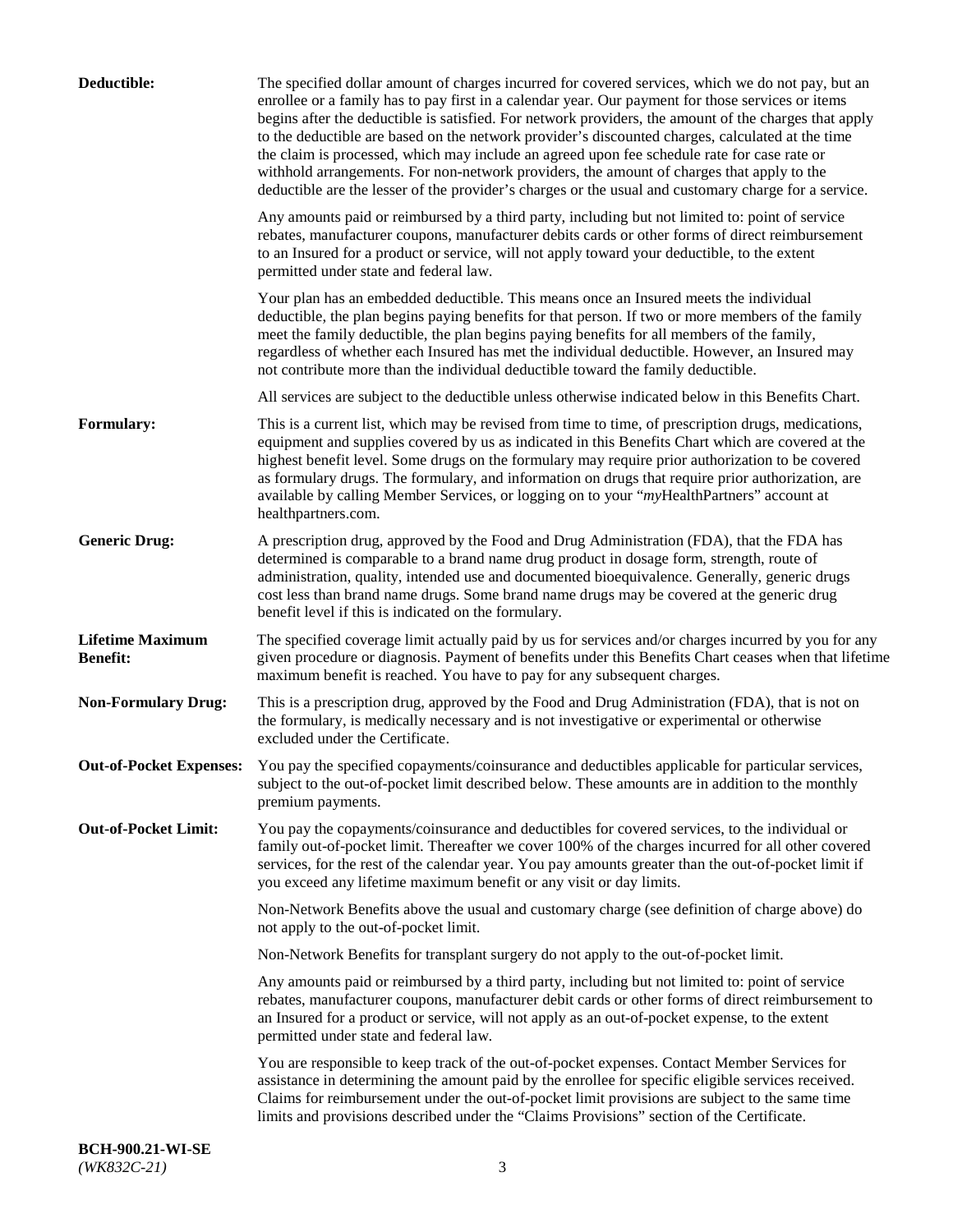**Specialty Drug List:** This is a current list, which may be revised from time to time, of prescription drugs, medications, equipment and supplies, which are typically bio-pharmaceuticals. The purpose of a specialty drug list is to facilitate enhanced monitoring of complex therapies used to treat specific conditions. Specialty drugs are covered by us as indicated in this Benefits Chart. The specialty drug list is available by calling Member Services, or logging on to your "*my*HealthPartners" account at [healthpartners.com.](http://www.healthpartners.com/) **virtuwell:** This is an online service that you may use to receive a diagnosis and treatment for certain routine conditions, such as a cold and flu, ear pain and sinus infections. You may access the virtuwell

website at [virtuwell.com.](http://www.virtuwell.com/)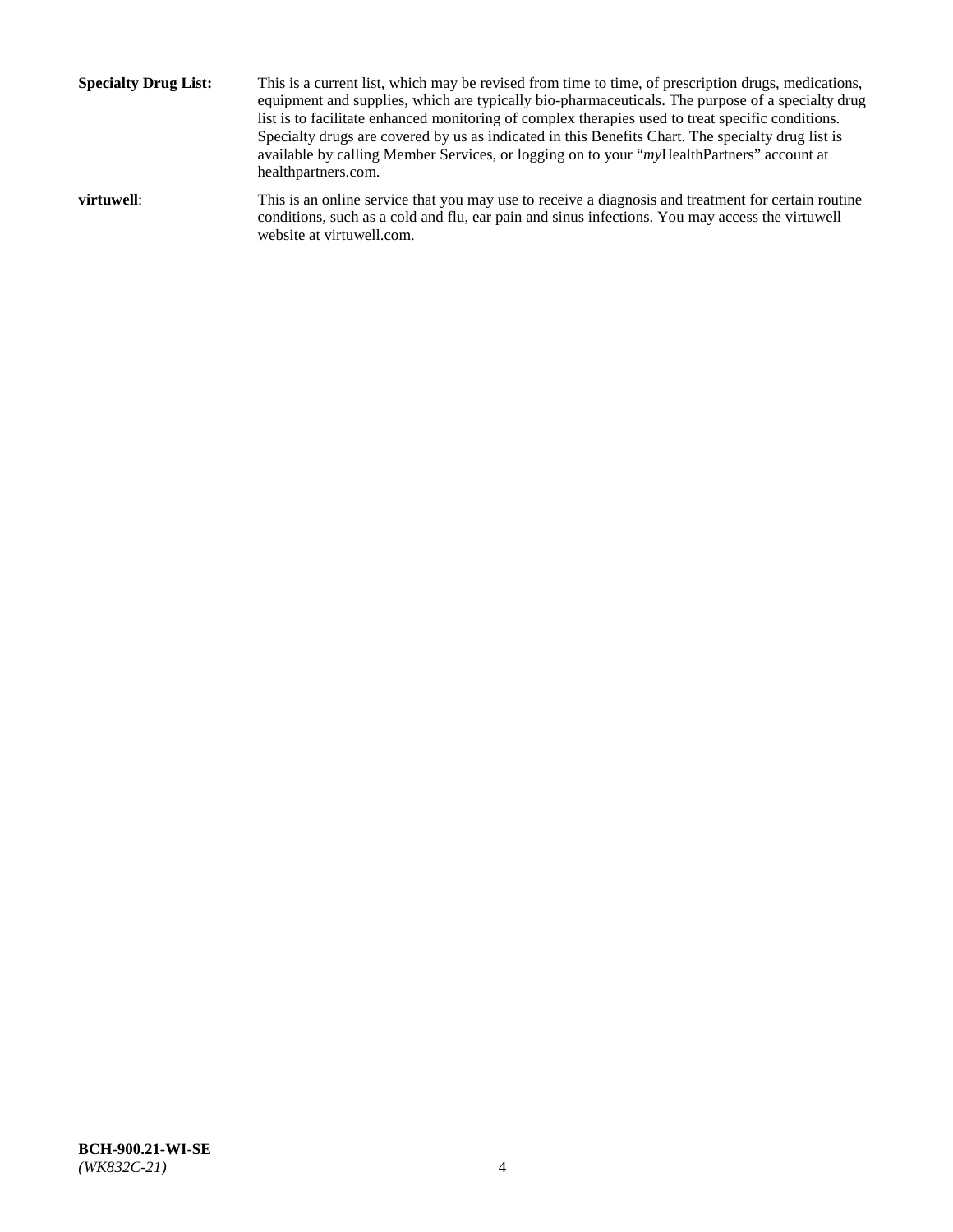# **DEDUCTIBLES AND OUT-OF-POCKET LIMITS**

#### **Individual Calendar Year Deductible**

| <b>Network Benefits</b> | <b>Non-Network Benefits</b> |
|-------------------------|-----------------------------|
| \$2,000                 | \$10,000                    |

#### **Family Calendar Year Deductible**

| Network Benefits | <b>Non-Network Benefits</b> |
|------------------|-----------------------------|
| \$6,000          | \$20,000                    |

Separate deductibles must be satisfied under the Network Benefits and Non-Network Benefits.

Your plan has an embedded deductible. This means once an Insured meets the individual deductible, the plan begins paying benefits for that person. If two or more members of the family meet the family deductible, the plan begins paying benefits for all members of the family, regardless of whether each Insured has met the individual deductible. However, an Insured may not contribute more than the individual deductible toward the family deductible.

Any amounts paid or reimbursed by a third party, including but not limited to: point of service rebates, manufacturer coupons, manufacturer debits cards or other forms of direct reimbursement to an Insured for a product or service, will not apply toward your deductible, to the extent permitted under state and federal law.

#### **Individual Calendar Year Out-of-Pocket Limit**

| <b>Network Benefits</b> | <b>Non-Network Benefits</b> |
|-------------------------|-----------------------------|
| \$7,000                 | \$30,000                    |

#### **Family Calendar Year Out-of-Pocket Limit**

| <b>Network Benefits</b> | Non-Network Benefits |
|-------------------------|----------------------|
| \$14,000                | \$60,000             |

Separate Out-of-Pocket Limits must be satisfied under Network Benefits and Non-Network Benefits.

Non-Network Benefits above the usual and customary charge will not apply to the individual or family Out-of-Pocket Limit.

Non-Network Benefits for transplant surgery do not apply to the Out-of-Pocket Limit.

Any amounts paid or reimbursed by a third party, including but not limited to: point of service rebates, manufacturer coupons, manufacturer debit cards or other forms of direct reimbursement to an Insured for a product or service, will not apply as an out-of-pocket expense, to the extent permitted under state and federal law.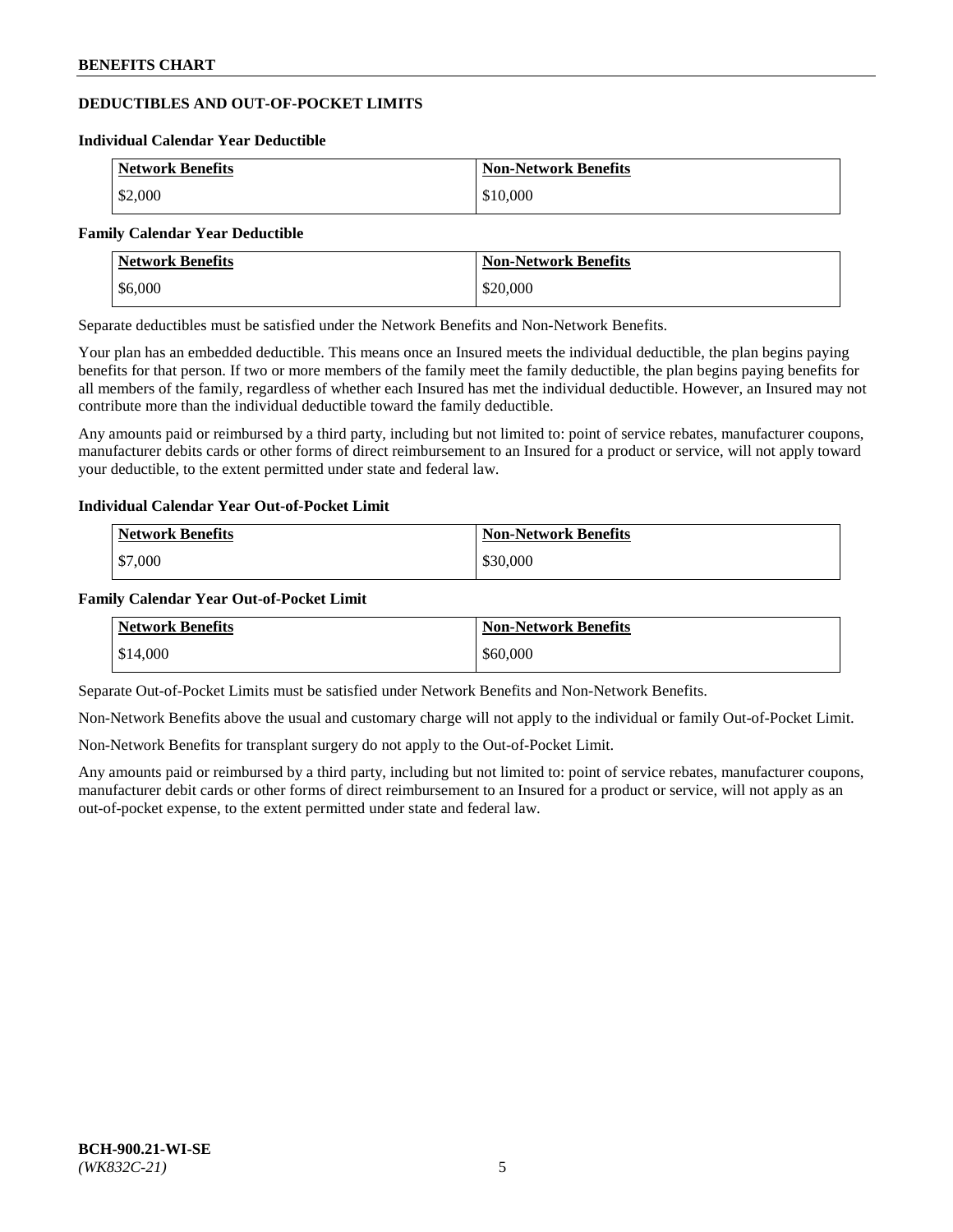# **AMBULANCE AND MEDICAL TRANSPORTATION**

### **Covered Services:**

We cover ambulance and medical transportation for medical emergencies and as shown below.

We also cover medically necessary, non-emergency transportation if it meets our medical coverage criteria. Covered services and supplies are based on established medical policies, which are subject to periodic review and modification by the medical directors. These medical policies (medical coverage criteria) and applicable prior authorization requirements are available by calling Member Services, or logging on to your "*my*HealthPartners" account a[t healthpartners.com.](https://www.healthpartners.com/hp/index.html)

### **Ambulance and Medical Transportation (other than non-emergency fixed wing air ambulance transportation)**

| <b>Network Benefits</b>      | <b>Non-Network Benefits</b> |
|------------------------------|-----------------------------|
| 70% of the charges incurred. | See Network Benefits.       |

### **Non-Emergency Fixed Wing Air Ambulance Transportation**

| <b>Network Benefits</b>      | <b>Non-Network Benefits</b>  |
|------------------------------|------------------------------|
| 70% of the charges incurred. | 50% of the charges incurred. |

### **Not Covered:**

See "Services Not Covered" in the Certificate.

# **AUTISM TREATMENT**

### **Covered Services:**

Your network provider will coordinate the prior authorization process for any autism treatment services. You may call Member Services at 952-883-5000 or toll-free at 1-800-883-2177 if you have any questions or concerns regarding the authorization process.

Please call Member Services at 952-883-5000 or toll-free at 1-800-883-2177 to request authorization for autism treatment services from a non-network provider.

We cover prior authorized evidence-based intensive-level and nonintensive-level treatment of autism spectrum disorders (autism disorder, Asperger's syndrome or pervasive development disorder not otherwise specified).

Covered services are based on established medical policies, which are subject to periodic review and modification by the medical or dental directors. These medical policies (medical coverage criteria) are available by calling Member Services, or logging on to your "*my*HealthPartners" account at [healthpartners.com.](https://www.healthpartners.com/hp/index.html)

**Intensive-Level Services** for children diagnosed with autism spectrum disorders. Intensive-level services must begin on or after two years of age and end before nine years of age. Intensive-level services, on average, are services provided for more than 20 hours of treatment per week. (The average number of hours a week is calculated over a six-month period.)

| Network Benefits                         | <b>Non-Network Benefits</b>              |
|------------------------------------------|------------------------------------------|
| 70% of the charges incurred.             | 50% of the charges incurred.             |
| Limited to 235 visits per calendar year. | Limited to 235 visits per calendar year. |

The maximum number of visits is combined for Network Benefits and Non-Network Benefits.

### **Intensive-Level Services Lifetime Maximum Benefit**

| <b>Network Benefits</b>                                              | <b>Non-Network Benefits</b>                                          |
|----------------------------------------------------------------------|----------------------------------------------------------------------|
| 4 years of cumulative services under this plan or any<br>other plan. | 4 years of cumulative services under this plan or any<br>other plan. |

The Lifetime Maximum Benefit is combined for Network Benefits and Non-Network Benefits.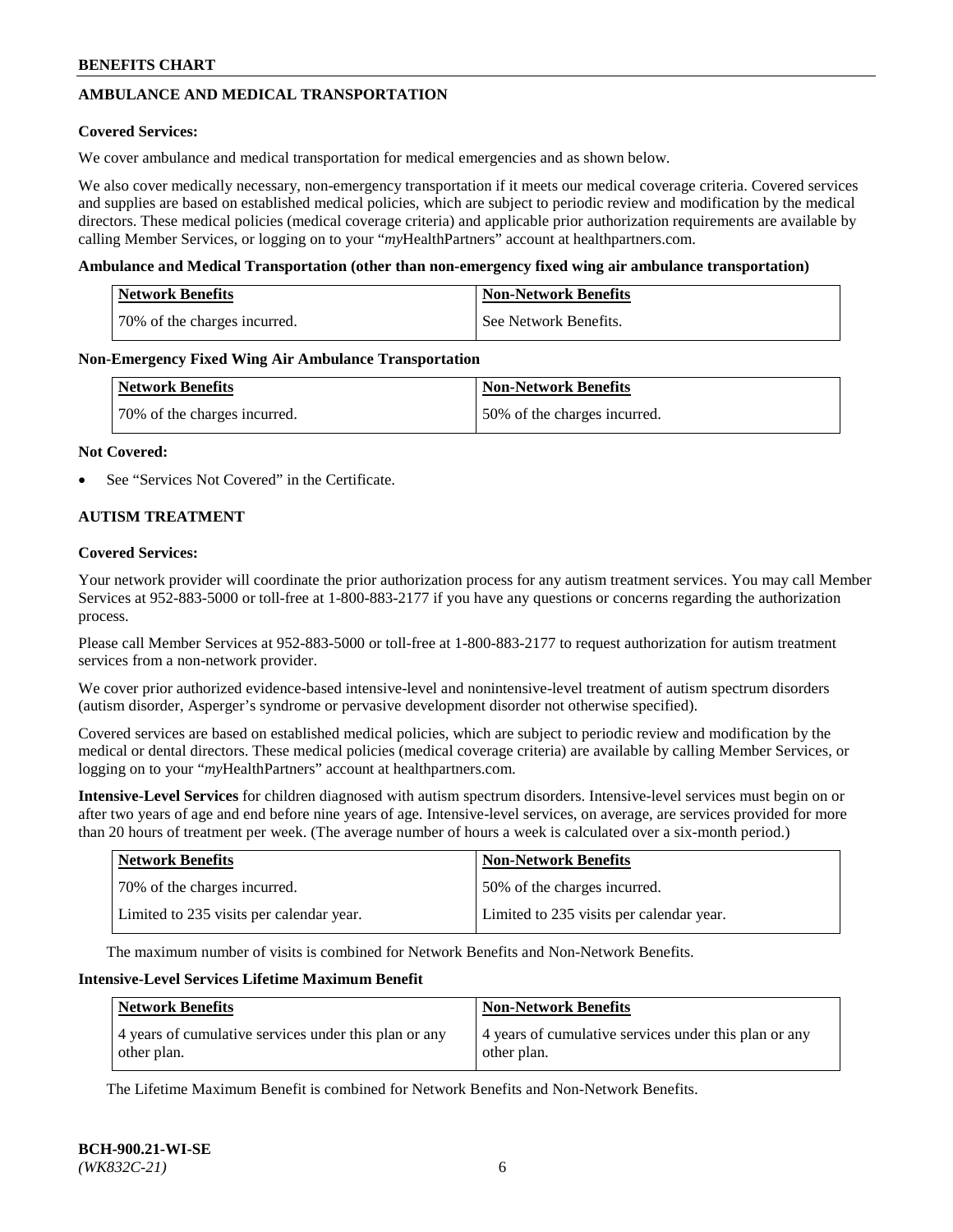#### **Nonintensive-Level Services** for Insureds diagnosed with autism spectrum disorders

| <b>Network Benefits</b>                  | <b>Non-Network Benefits</b>              |
|------------------------------------------|------------------------------------------|
| 70% of the charges incurred.             | 50% of the charges incurred.             |
| Limited to 120 visits per calendar year. | Limited to 120 visits per calendar year. |

The maximum number of visits is combined for Network Benefits and Non-Network Benefits.

### **Not Covered:**

See "Services Not Covered" in the Certificate.

# **BEHAVIORAL HEALTH SERVICES**

### **Covered Services:**

Covered services are based on established medical policies, which are subject to periodic review and modification by the medical directors. These medical policies (medical coverage criteria) are available by calling Member Services, or logging on to your "*my*HealthPartners" account at [healthpartners.com.](https://www.healthpartners.com/hp/index.html)

**Transitional Treatment Services.** These are services for the treatment of nervous or mental disorders, alcoholism or other drug abuse problems which are provided to an Insured in a less restrictive manner than are inpatient hospital services but in a more intensive manner than are outpatient services. Transitional treatment services are services offered by a provider, and certified by the Wisconsin Department of Health Services for each of the following (except the last bulleted item):

- Mental health services for covered adults in a day treatment program.
- Mental health services for covered children in a day hospital treatment program.
- Services for persons with chronic mental illness provided through a community support program.
- Residential treatment programs for alcohol and/or drug dependent covered persons.
- Alcohol and Other Drug Abuse (AODA) services in, a day treatment program.
- Services for persons who are experiencing a mental health crisis or who are in a situation likely to turn into a mental health crisis if support is not provided.
- Intensive outpatient programs for the treatment of psychoactive substance use disorders provided in accordance with the patient placement criteria of the American Society of Addiction Medicine.

# **Mental Health Services**

We cover services for mental health diagnoses as described in the Diagnostic and Statistical Manual of Mental Disorders – Fifth Edition (DSM 5) (most recent edition) that lead to significant disruption of function in your life.

We provide coverage for mental health treatment ordered by a Wisconsin court under a valid court order that is issued on the basis of a behavioral care evaluation performed by a licensed psychiatrist or doctoral level licensed psychologist, which includes a diagnosis and an individual treatment plan for care in the most appropriate, least restrictive environment. We must be given a copy of the court order and the behavioral care evaluation, and the service must be a covered benefit under this plan, and the service must be provided by a network provider, or other provider as required by law.

**Outpatient Services:** We cover medically necessary outpatient professional mental health services for evaluation, crisis intervention, and treatment of mental health disorders.

A comprehensive diagnostic assessment will be made of each patient as the basis for a determination by a mental health professional, concerning the appropriate treatment and the extent of services required.

Outpatient services we cover for a diagnosed mental health condition include the following:

- Individual, group, family and multi-family therapy.
- Medication management provided by a physician, certified nurse practitioner, or physician's assistant.
- Psychological testing services for the purposes of determining the differential diagnoses and treatment planning for patients currently receiving behavioral health services.
- Partial hospitalization services in a licensed hospital or community mental health center.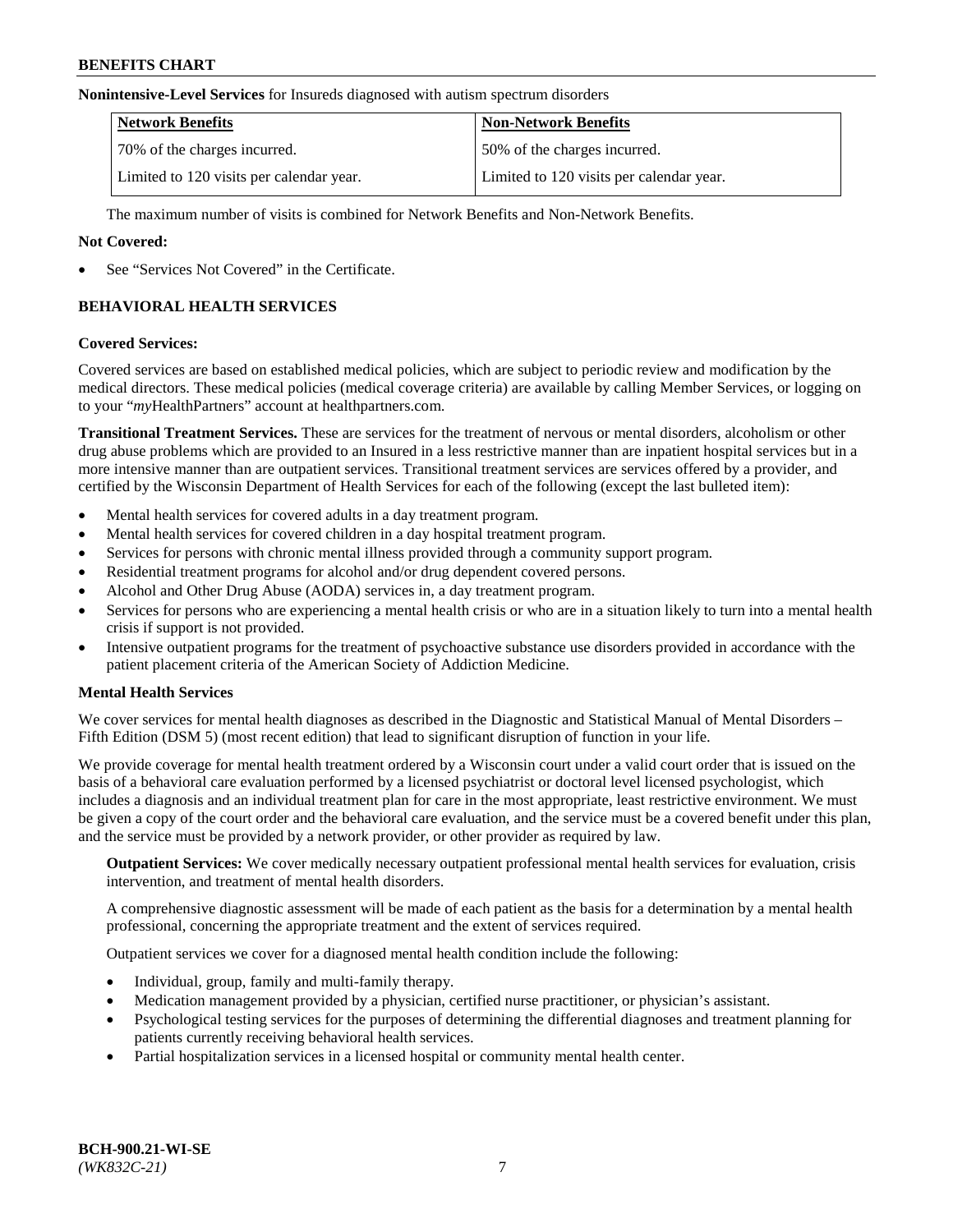- Psychotherapy and nursing services provided in the home if authorized by us.
- Treatment of gender dysphoria that meets medical coverage criteria.

| <b>Network Benefits</b>                                                                                                                                                                                                                                                            | <b>Non-Network Benefits</b>  |
|------------------------------------------------------------------------------------------------------------------------------------------------------------------------------------------------------------------------------------------------------------------------------------|------------------------------|
| 70% of the charges incurred.                                                                                                                                                                                                                                                       | 50% of the charges incurred. |
| <b>First Three Visits</b>                                                                                                                                                                                                                                                          |                              |
| The first three mental health and substance abuse<br>treatment visits, urgent care visits, office visits,<br>convenience clinic visits, telephone visits and e-visits<br>(other than virtuwell) combined in a calendar year are<br>covered at 100%, not subject to the deductible. |                              |
| Physician services are included; however, charges for<br>day treatment services, group visits, office procedures,<br>laboratory, radiology and other ancillary services are<br>not included and will be subject to the deductible and<br>coinsurance and/or copayment.             |                              |

# **Group Therapy**

| Network Benefits             | Non-Network Benefits         |
|------------------------------|------------------------------|
| 70% of the charges incurred. | 50% of the charges incurred. |

**Inpatient Services:** We cover medically necessary inpatient services in a hospital or licensed residential treatment facility and professional services for treatment of mental health disorders. Medical stabilization is covered under inpatient hospital services in the "Hospital and Skilled Nursing Facility Services" section.

We cover residential care for the treatment of eating disorders in a licensed facility, as an alternative to inpatient care, when it is medically necessary and your physician obtains authorization from us.

| Network Benefits             | <b>Non-Network Benefits</b>  |
|------------------------------|------------------------------|
| 70% of the charges incurred. | 50% of the charges incurred. |

**Transitional Treatment Services:** We cover transitional treatment services described above for treatment of mental and nervous disorders.

| Network Benefits             | Non-Network Benefits         |
|------------------------------|------------------------------|
| 70% of the charges incurred. | 50% of the charges incurred. |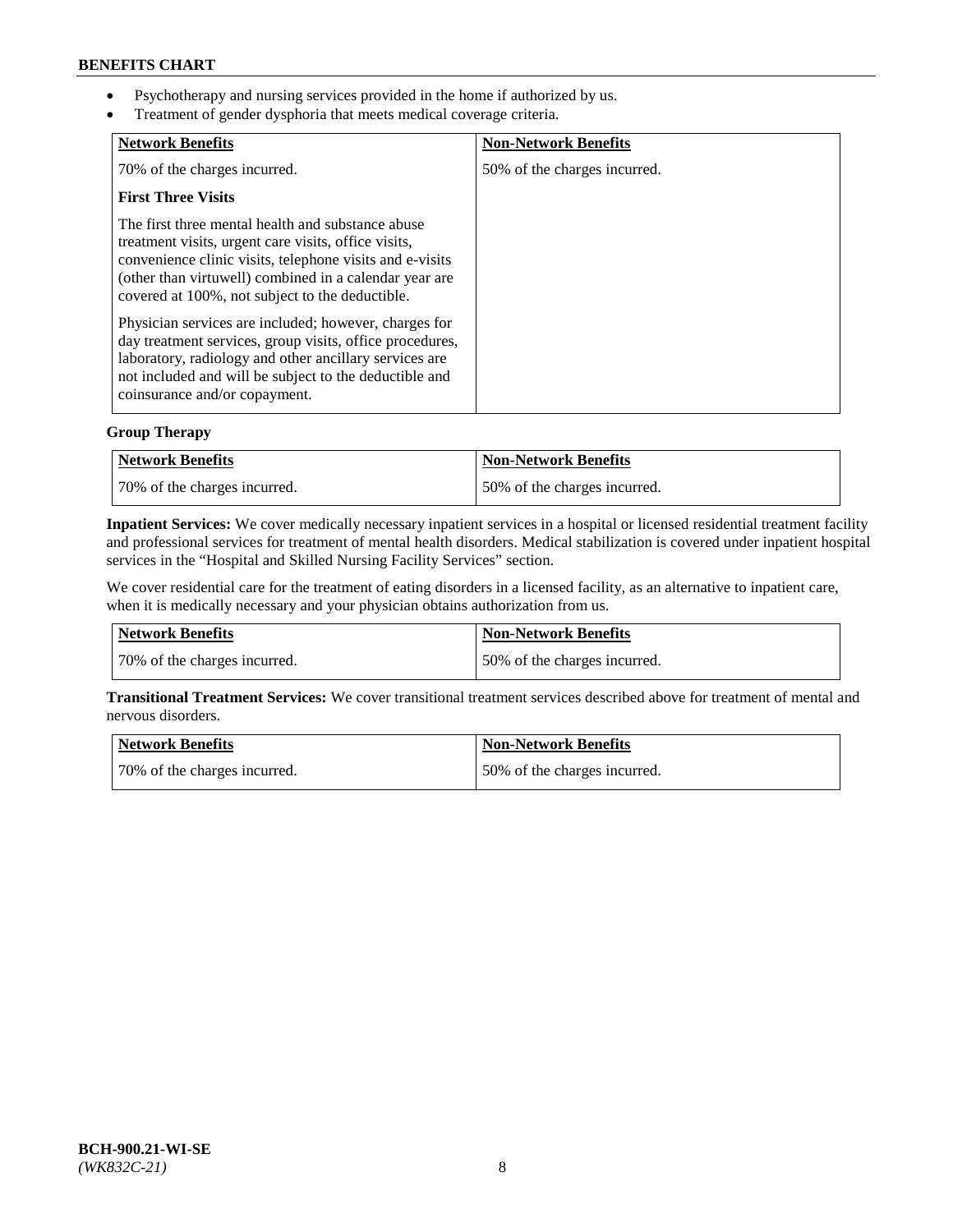# **Substance Abuse Treatment Services**

We cover medically necessary services for assessments by a licensed alcohol and drug counselor and treatment of Substance Related Disorders as defined in the latest edition of the DSM 5.

**Outpatient Services:** We cover medically necessary outpatient professional services for diagnosis and treatment of alcoholism and other drug abuse problems. Substance abuse treatment services must be provided by a program licensed by the local Department of Health Services. Outpatient services we cover for a diagnosed substance abuse disorder include the following:

- Individual, group, family, and multi-family therapy provided in an office setting.
- We cover opiate replacement therapy including methadone and buprenorphine treatment.

| <b>Network Benefits</b>                                                                                                                                                                                                                                                            | <b>Non-Network Benefits</b>  |
|------------------------------------------------------------------------------------------------------------------------------------------------------------------------------------------------------------------------------------------------------------------------------------|------------------------------|
| 70% of the charges incurred.                                                                                                                                                                                                                                                       | 50% of the charges incurred. |
| <b>First Three Visits</b>                                                                                                                                                                                                                                                          |                              |
| The first three mental health and substance abuse<br>treatment visits, urgent care visits, office visits,<br>convenience clinic visits, telephone visits and e-visits<br>(other than virtuwell) combined in a calendar year are<br>covered at 100%, not subject to the deductible. |                              |
| Physician services are included; however, charges for<br>day treatment services, group visits, office procedures,<br>laboratory, radiology and other ancillary services are<br>not included and will be subject to the deductible and<br>coinsurance and/or copayment.             |                              |

**Inpatient Services:** We cover medically necessary inpatient services in a hospital or a licensed residential primary treatment center.

We cover services provided in a hospital that is licensed by the local state and accredited by Medicare.

**Detoxification Services.** We cover detoxification services in a hospital or community detoxification facility if it is licensed by the local Department of Health Services.

| Network Benefits             | <b>Non-Network Benefits</b>  |
|------------------------------|------------------------------|
| 70% of the charges incurred. | 50% of the charges incurred. |

**Transitional Treatment Services:** We cover transitional treatment services described above for treatment of alcoholism or other drug abuse problems.

| <b>Network Benefits</b>      | Non-Network Benefits         |
|------------------------------|------------------------------|
| 70% of the charges incurred. | 50% of the charges incurred. |

**Additional Mental Health and Substance Abuse Treatment Benefits for a Dependent Child Who is a Student:** If a dependent child is a student in a school and that school is located in Wisconsin, but outside of our service area, we cover services as required under Wisconsin Statute 609.655.

| Network Benefits             | <b>Non-Network Benefits</b>  |
|------------------------------|------------------------------|
| 70% of the charges incurred. | 50% of the charges incurred. |

# **Not Covered:**

See "Services Not Covered" in the Certificate.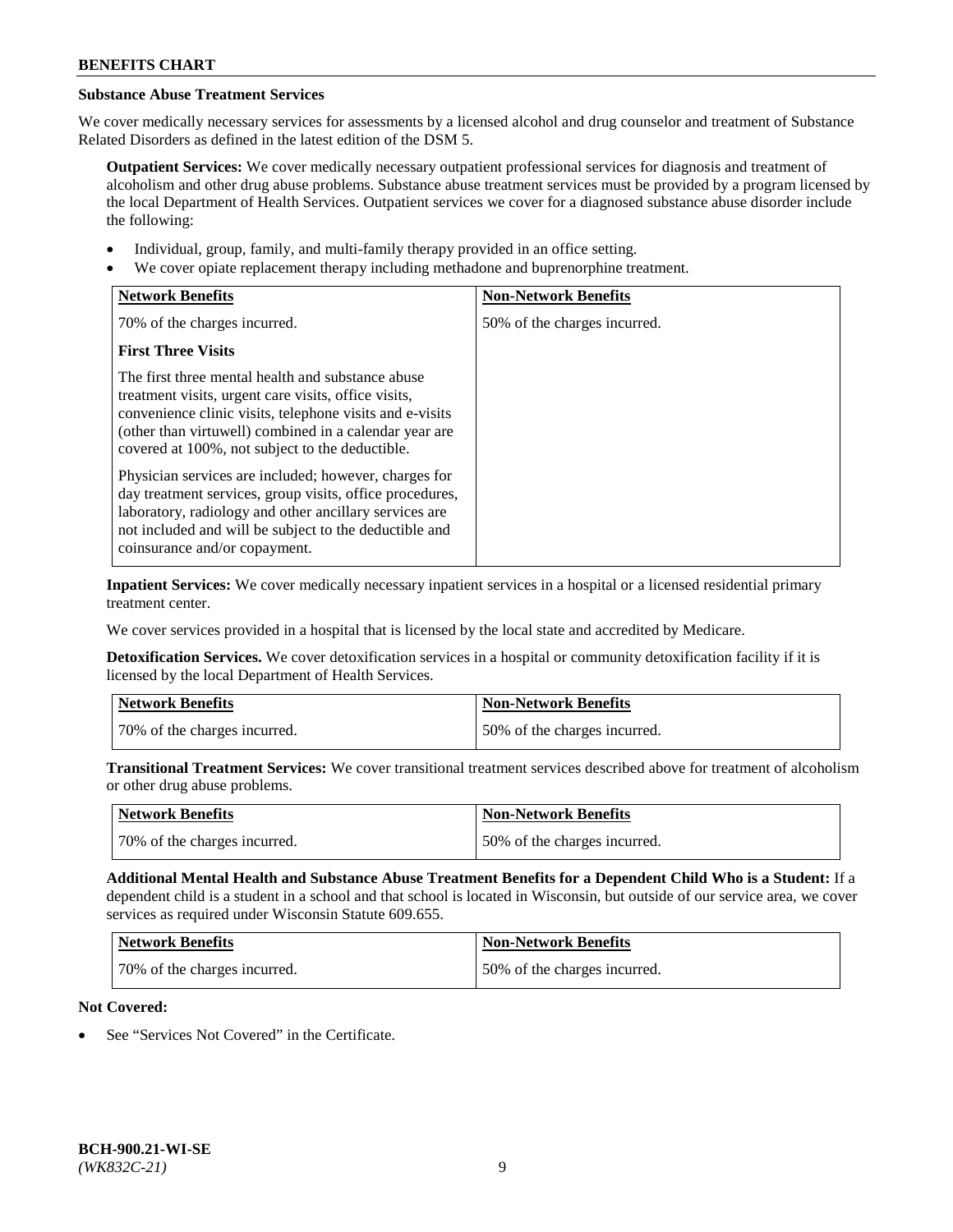# **CHIROPRACTIC SERVICES**

### **Covered Services:**

We cover chiropractic services for rehabilitative care. Chiropractic services are adjustments to any abnormal articulations of the human body, especially those of the spinal column, for the purpose of giving freedom of action to impinged nerves that may cause pain or deranged function.

Massage therapy which is performed in conjunction with other treatment/modalities by a chiropractor, is part of a prescribed treatment plan and is not billed separately is covered

| <b>Network Benefits</b>      | <b>Non-Network Benefits</b>  |
|------------------------------|------------------------------|
| 70% of the charges incurred. | 50% of the charges incurred. |

#### **Not Covered:**

- Massage therapy for the purpose of comfort or convenience of the Insured.
- See "Services Not Covered" in the Certificate.

# **CLINICAL TRIALS**

# **Covered Services:**

We cover certain routine services if you participate in a Phase I, Phase II, Phase III or Phase IV approved clinical trial that is conducted in relation to the prevention, detection, or treatment of cancer or other life-threatening disease or condition as defined in the Affordable Care Act. Approved clinical trials include (1) federally funded trials when the study or investigation is approved or funded by any of the federal agencies defined in the Public Health Services Act, section 2709 (d) (1) (A); (2) the study or investigation is conducted under an investigational new drug application reviewed by the Food and Drug Administration; and (3) the study or investigation is a drug trial that is exempt from having such an investigational new drug application. We cover routine patient costs for services that would be eligible under the Certificate and this Benefits Chart if the service were provided outside of a clinical trial.

| <b>Network Benefits</b>                                 | <b>Non-Network Benefits</b>                           |
|---------------------------------------------------------|-------------------------------------------------------|
| Coverage level is same as corresponding Network         | Coverage level is same as corresponding               |
| Benefits, depending on type of service provided such as | Non-Network Benefits, depending on type of service    |
| Office Visits for Illness or Injury, Inpatient or       | provided such as Office Visits for Illness or Injury, |
| <b>Outpatient Hospital Services.</b>                    | Inpatient or Outpatient Hospital Services.            |

# **Not Covered:**

- The investigative or experimental item, device or service itself.
- Items or services that are provided solely to satisfy data collection and analysis needs and that are not used in the direct clinical management of the patient.
- A service that is clearly inconsistent with widely accepted and established standards of care for a particular diagnosis.
- See "Services Not Covered" in the Certificate.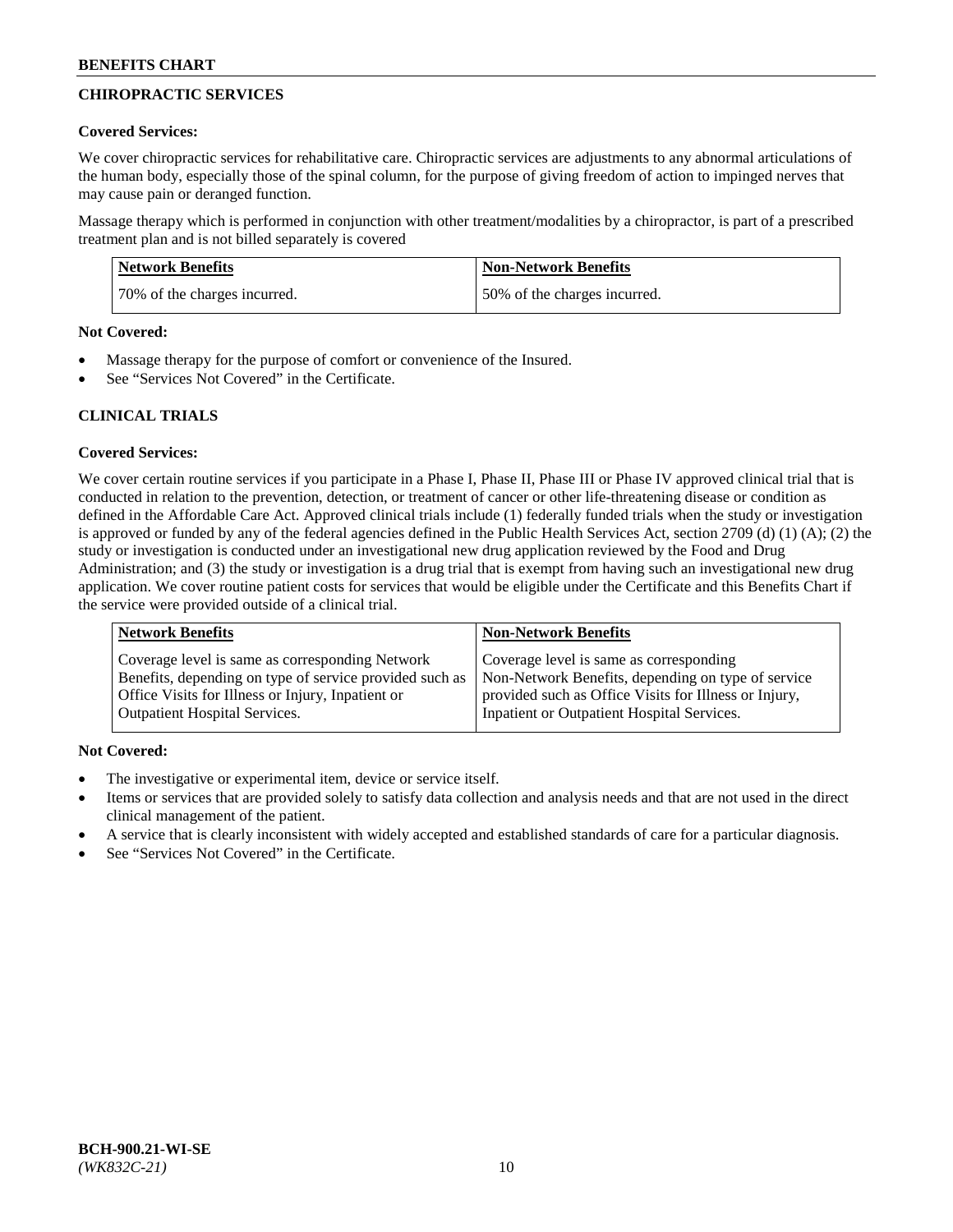# **DENTAL SERVICES**

# **Covered Services:**

We cover services as described below.

**Accidental Dental Services:** We cover dentally necessary services to treat and restore damage done to sound, natural, unrestored teeth as a result of an accidental injury. Coverage is for damage caused by external trauma to face and mouth only, not for cracked or broken teeth, which result from biting or chewing. We cover restorations, root canals, crowns and replacement of teeth lost that are directly related to the accident in which the Insured was involved. We cover initial exam, x-rays and palliative treatment including extractions, and other oral surgical procedures directly related to the accident. Subsequent treatment must be initiated within the policies time-frame and must be directly related to the accident. We do not cover restoration and replacement of teeth that are not "sound and natural" at the time of the accident.

Full mouth rehabilitations to correct occlusion (bite) and malocclusion (misaligned teeth not due to the accident) are not covered.

When an implant-supported dental prosthetic treatment is pursued, the accidental dental benefit will be applied to the prosthetic procedure. Benefits are limited to the amount that would be paid toward the placement of a removable dental prosthetic appliance that could be used in the absence of implant treatment. Care must be provided or pre-authorized by a HealthPartners dentist.

| Network Benefits             | <b>Non-Network Benefits</b>  |
|------------------------------|------------------------------|
| 70% of the charges incurred. | 50% of the charges incurred. |

For all accidental dental services, treatment and/or restoration must be initiated within six months of the date of the injury. Coverage is limited to the initial course of treatment and/or initial restoration. Services must be provided within 24 months of the date of injury to be covered.

### **Medical Referral Dental Services**

**Medically Necessary Outpatient Dental Services:** We cover medically necessary outpatient dental services. Coverage is limited to dental services required for treatment of an underlying medical condition, e.g., removal of teeth to complete radiation treatment for cancer of the jaw, cysts and lesions.

| <b>Network Benefits</b>      | <b>Non-Network Benefits</b>  |
|------------------------------|------------------------------|
| 70% of the charges incurred. | 50% of the charges incurred. |

**Medically Necessary Hospitalization and Anesthesia for Dental Care:** We cover medically necessary hospitalization for dental care. This is limited to charges incurred by an Insured who: (1) is a child under age  $5$ ; (2) is severely disabled; (3) has a medical condition, and requires hospitalization or general anesthesia for dental care treatment; or (4) is a child between ages 5 and 12 and care in dental offices has been attempted unsuccessfully and usual methods of behavior modification have not been successful, or when extensive amounts of restorative care, exceeding four appointments, are required. Coverage is limited to facility and anesthesia charges. Oral surgeon/dentist professional fees are not covered. The following are examples, though not all-inclusive, of medical conditions which may require hospitalization for dental services: severe asthma, severe airway obstruction or hemophilia. Hospitalization required due to the behavior of the Insured or due to the extent of the dental procedure is not covered.

| Network Benefits             | <b>Non-Network Benefits</b>  |
|------------------------------|------------------------------|
| 70% of the charges incurred. | 50% of the charges incurred. |

**Medical Complications of Dental Care:** We cover medical complications of dental care. Treatment must be medically necessary care and related to medical complications of non-covered dental care, including complications of the head, neck, or substructures.

| Network Benefits             | <b>Non-Network Benefits</b>  |
|------------------------------|------------------------------|
| 70% of the charges incurred. | 50% of the charges incurred. |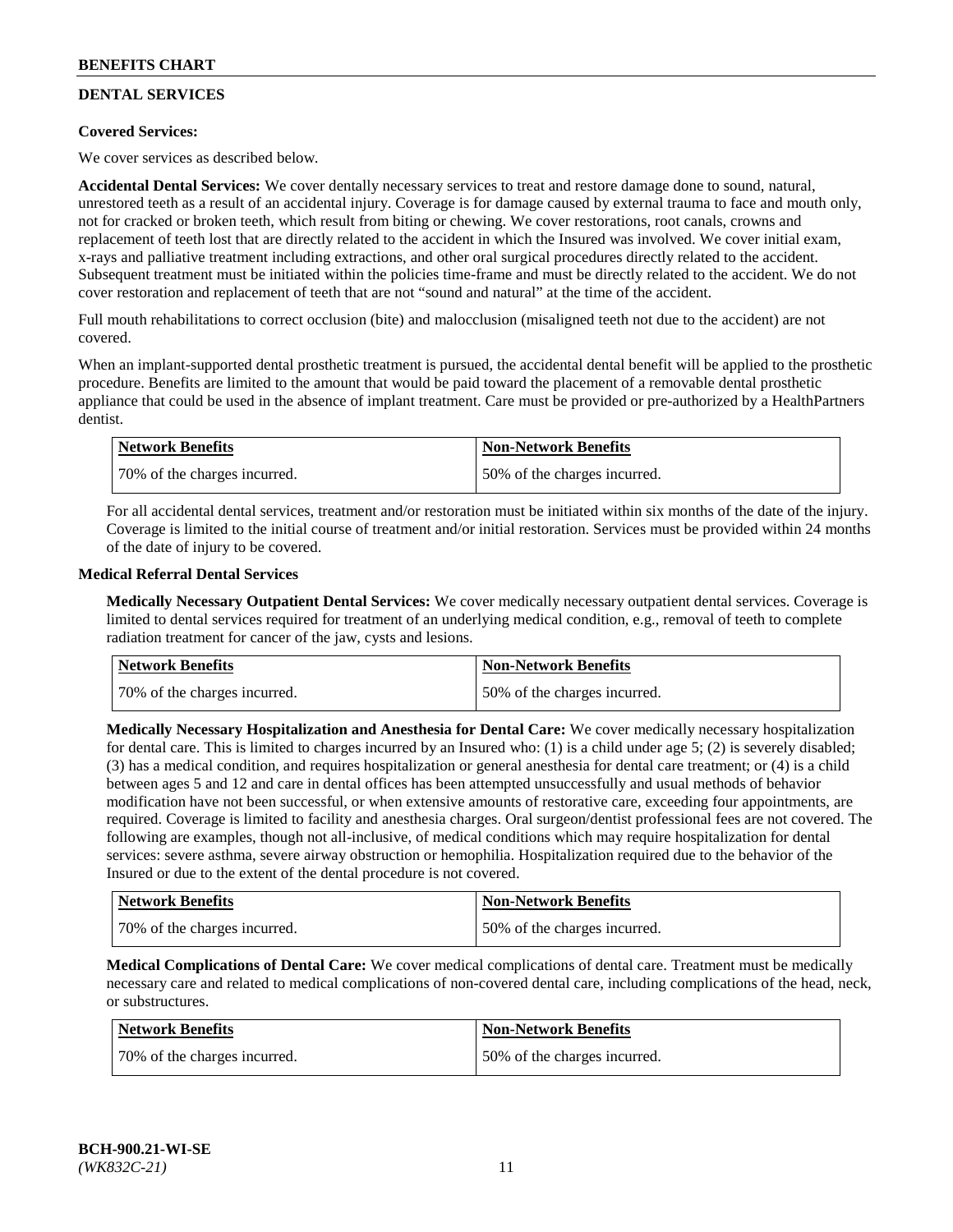**Oral Surgery:** We cover oral surgery. Coverage is limited to treatment of medical conditions requiring oral surgery, such as treatment of oral neoplasm, non-dental cysts, fracture of the jaws, trauma of the mouth and jaws, and any other oral surgery procedures provided as medically necessary dental services.

| <b>Network Benefits</b>       | <b>Non-Network Benefits</b>  |
|-------------------------------|------------------------------|
| 170% of the charges incurred. | 50% of the charges incurred. |

**Treatment of Cleft Lip and Cleft Palate:** We cover treatment of cleft lip and cleft palate of a dependent child, including orthodontic treatment and oral surgery directly related to the cleft. Dental services which are not required for the treatment of cleft lip or cleft palate are not covered. If a dependent child covered under the Certificate and Benefits Chart is also covered under a dental plan which includes orthodontic services, that dental plan shall be considered primary for the necessary orthodontic services. Oral appliances are subject to the same copayment, conditions and limitations as durable medical equipment.

| <b>Network Benefits</b>                               | <b>Non-Network Benefits</b>                            |
|-------------------------------------------------------|--------------------------------------------------------|
| Coverage level is same as corresponding Network       | Coverage level is same as corresponding                |
| Benefits, depending on type of service provided, such | Non-Network Benefits, depending on type of service     |
| as Office Visits for Illness or Injury, Inpatient or  | provided, such as Office Visits for Illness or Injury, |
| Outpatient Hospital Services.                         | Inpatient or Outpatient Hospital Services.             |

**Treatment of Temporomandibular Disorder (TMD) and Craniomandibular Disorder (CMD):** We cover diagnostic procedures, surgical treatment and non-surgical treatment (including intraoral splint therapy devices) for temporomandibular disorder (TMD) and craniomandibular disorder (CMD), which is medically necessary care. Dental services which are not required to directly treat TMD or CMD are not covered.

| <b>Network Benefits</b>      | <b>Non-Network Benefits</b>  |
|------------------------------|------------------------------|
| 70% of the charges incurred. | 50% of the charges incurred. |

### **Not Covered:**

- Dental treatment, procedures or services not listed in this Benefits Chart.
- Accident-related dental services if treatment is: (1) provided to teeth which are not sound and natural; (2) to teeth which have been restored; (3) initiated beyond six months from the date of the injury; (4) received beyond the initial treatment or restoration; or (5) received beyond 24 months from the date of injury.
- Oral surgery to remove wisdom teeth.
- Orthognathic treatment or procedures and all related services.
- See "Services Not Covered" in the Certificate.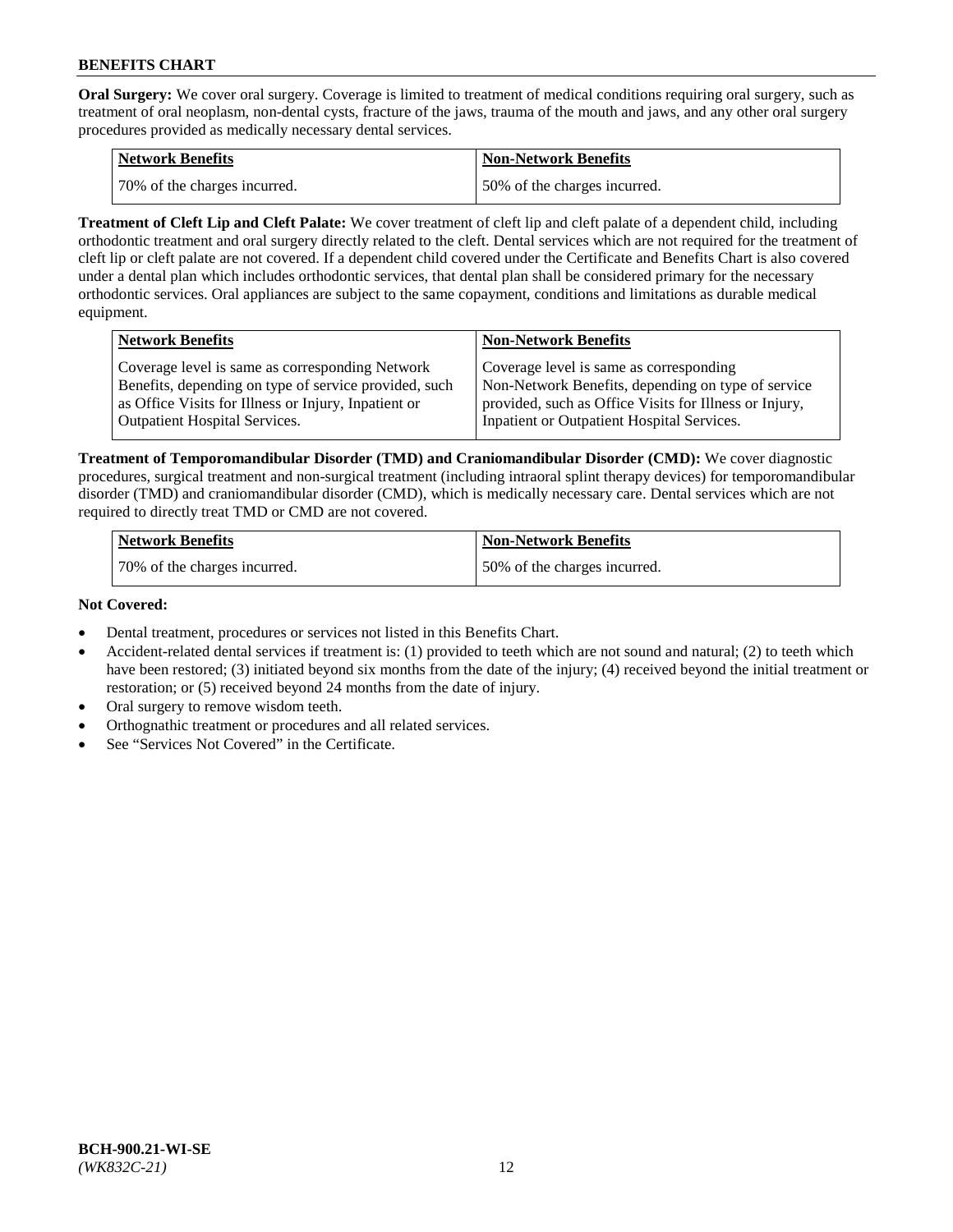# **DIAGNOSTIC IMAGING SERVICES**

### **Covered Services:**

We cover diagnostic imaging, when ordered by a provider and provided in a clinic or outpatient hospital facility.

For Network Benefits, non-emergent, scheduled outpatient Magnetic Resonance Imaging (MRI) and Computed Tomography (CT) must be provided at a designated facility. Your physician or facility will obtain or verify prior authorization for these services, as needed.

We cover services provided in a clinic or outpatient hospital facility. To see the benefit level for inpatient hospital or skilled nursing facility services, see benefits under "Inpatient Hospital and Skilled Nursing Facility Services".

### **Outpatient Magnetic Resonance Imaging (MRI) and Computed Tomography (CT)**

| <b>Network Benefits</b>      | <b>Non-Network Benefits</b>  |
|------------------------------|------------------------------|
| 70% of the charges incurred. | 50% of the charges incurred. |

### **All Other Outpatient Diagnostic Imaging Services**

#### **Services for Illness or Injury**

| Network Benefits             | <b>Non-Network Benefits</b>  |
|------------------------------|------------------------------|
| 70% of the charges incurred. | 50% of the charges incurred. |

### **Preventive Services (MRI/CT procedures are not considered preventive)**

Diagnostic imaging services associated with preventive services are covered at the benefit level shown in the "Preventive Services" section of this Benefits Chart.

### **Not Covered:**

See "Services Not Covered" in the Certificate.

# **DURABLE MEDICAL EQUIPMENT, PROSTHETICS, ORTHOTICS AND SUPPLIES**

#### **Covered Services:**

We cover equipment and services, as described below.

We cover durable medical equipment and services, prosthetics, orthotics and supplies, subject to the limitations below, including certain disposable supplies, enteral feedings and the following diabetic supplies and equipment: glucose monitors, insulin pumps limited to the purchase of one pump per year, syringes, blood and urine test strips and other diabetic supplies as deemed medically appropriate and necessary, for Insureds with gestational, Type I or Type II diabetes.

We cover external hearing aids, cochlear implants, and related treatment prescribed by a physician or by a licensed audiologist for Insureds under 18 years of age who have hearing loss.

We also cover basic hearing aids for Insureds age 18 or older for the correction of a hearing impairment.

Osseointegrated or bone-anchored hearing aids are only covered for Insureds who have hearing loss that is not correctable by any other procedure.

Hearing aids are limited to one basic, standard hearing aid for each ear every three years.

A basic hearing aid is defined as a hearing device that consists of a microphone, amplifier, volume control, battery and receiver, which is up to date using the latest technology. It does not include upgrades above and beyond the functionality of a basic hearing aid, including, but not limited to, hearing improvements for group settings, background noise, Bluetooth/remote control functionality, or extended warranties. Charges for upgrades above the cost of a basic, standard hearing aid are not covered.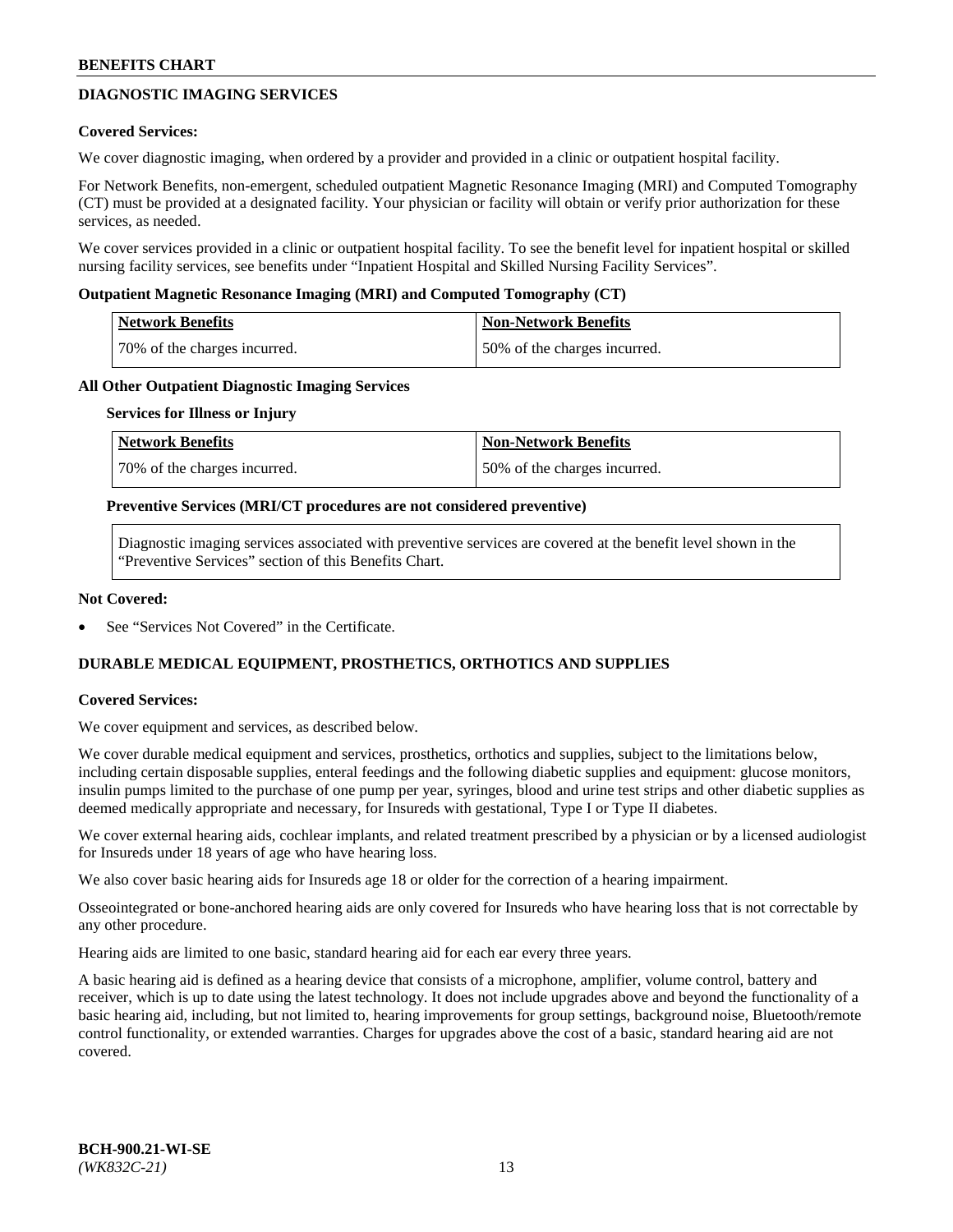### **Diabetic Supplies Purchased at a Pharmacy**

| <b>Network Benefits</b>                                    | <b>Non-Network Benefits</b>  |
|------------------------------------------------------------|------------------------------|
| 70% of the charges incurred.<br>Deductible does not apply. | 50% of the charges incurred. |

#### **Diabetic Supplies Purchased from a Non-Pharmacy Provider**

| <b>Network Benefits</b>                                              | <b>Non-Network Benefits</b>  |
|----------------------------------------------------------------------|------------------------------|
| 70% of the charges incurred if purchased from an<br>approved vendor. | 50% of the charges incurred. |

#### **Special Dietary Treatment for Phenylketonuria (PKU) if it meets our medical coverage criteria**

| Network Benefits                                           | <b>Non-Network Benefits</b>  |
|------------------------------------------------------------|------------------------------|
| 70% of the charges incurred.<br>Deductible does not apply. | 50% of the charges incurred. |

### **Oral Amino Acid Based Elemental Formula if it meets our Medical Coverage Criteria**

| Network Benefits             | <b>Non-Network Benefits</b>  |
|------------------------------|------------------------------|
| 70% of the charges incurred. | 50% of the charges incurred. |

# **All Other Durable Medical Equipment, Prosthetics, Orthotics and Supplies**

| <b>Network Benefits</b>      | <b>Non-Network Benefits</b>  |
|------------------------------|------------------------------|
| 70% of the charges incurred. | 50% of the charges incurred. |

#### **Limitations:**

Coverage of durable medical equipment is limited by the following:

- No more than a 93-day supply of diabetic supplies are covered and dispensed at a time.
- Payment will not exceed the cost of an alternate piece of equipment or service that is effective and medically necessary.
- For prosthetic benefits, other than oral appliances for cleft lip and cleft palate, payment will not exceed the cost of an alternate piece of equipment or service that is effective, medically necessary and enables Insureds to conduct standard
- activities of daily living. We reserve the right to determine if an item will be approved for rental vs. purchase.
- We require that certain diabetic supplies and equipment be purchased at a pharmacy.
- Diabetic supplies and equipment are limited to certain models and brands.
- Durable medical equipment and supplies must be obtained or repaired by approved vendors.
- Covered services and supplies are based on established medical policies which are subject to periodic review and modification by the medical or dental directors. Our medical policy for diabetic supplies includes information on our required models and brands. These medical policies (medical coverage criteria) are available by calling Member Services, or logging on to your "*my*HealthPartners" account a[t healthpartners.com.](https://www.healthpartners.com/hp/index.html)

# **Not Covered:**

Items which are not eligible for coverage include, but are not limited to:

- Replacement or repair of any covered items, if the items are (i) damaged or destroyed by misuse, abuse or carelessness, (ii) lost; or (iii) stolen.
- Duplicate or similar items.
- Labor and related charges for repair of any covered items which are more than the cost of replacement by an approved vendor.
- Sales tax, mailing, delivery charges, service call charges.
- Items which are primarily educational in nature or for hygiene, vocation, comfort, convenience or recreation.
- Communication aids or devices: equipment to create, replace or augment communication abilities including, but not limited to, speech processors, receivers, communication boards, or computer or electronic assisted communication.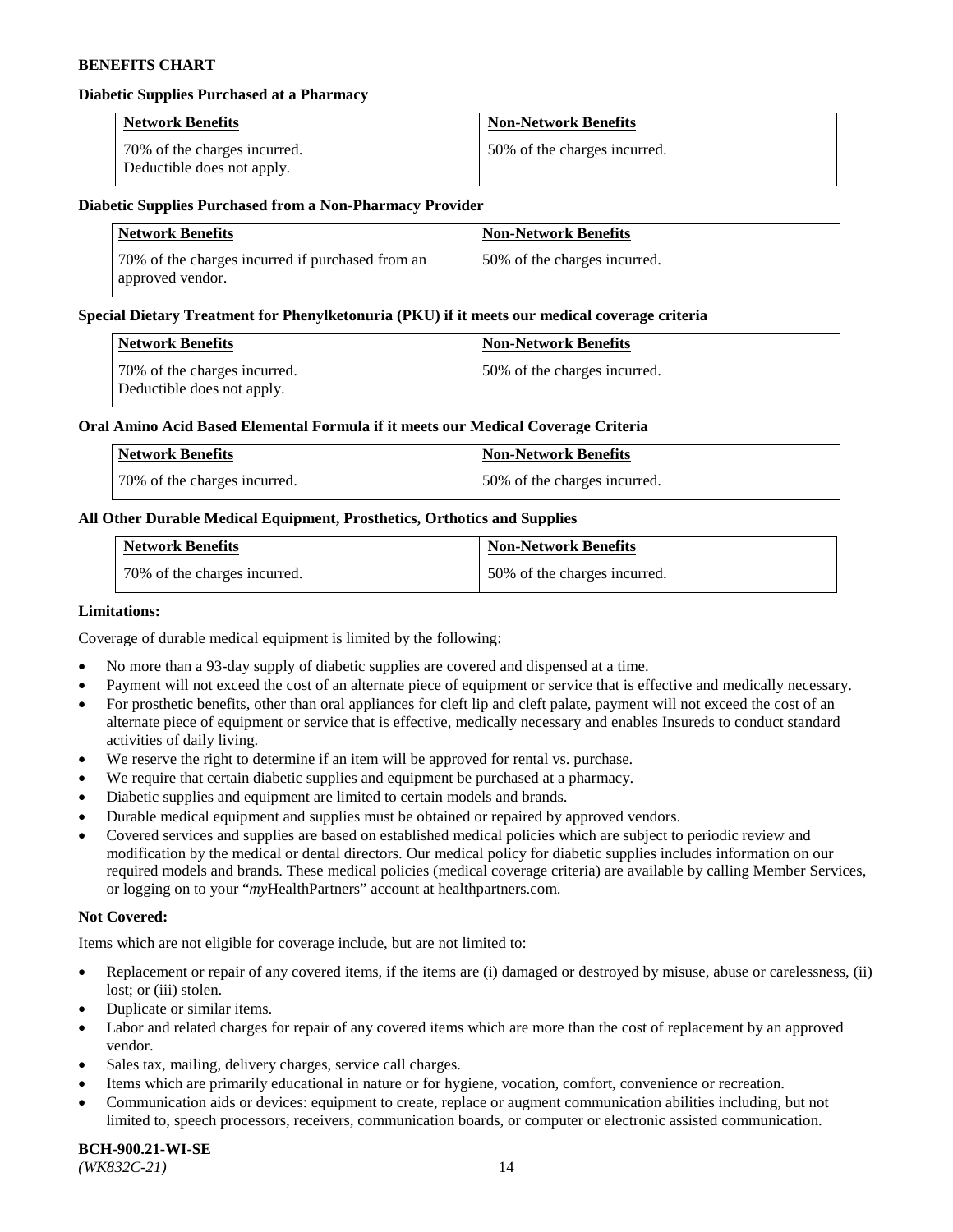- Implantable and osseointegrated or bone-anchored hearing aids and their fitting, except as specifically described in this Benefits Chart. This exclusion does not apply to cochlear implants.
- Eyeglasses, contact lenses and their fitting, measurement and adjustment, except as specifically described in this Benefits Chart.
- Hair prostheses (wigs).
- Household equipment which primarily has customary uses other than medical, such as, but not limited to, exercise cycles, air purifiers, central or unit air conditioners, water purifiers, non-allergenic pillows, mattresses or waterbeds.
- Household fixtures including, but not limited to, escalators or elevators, ramps, swimming pools and saunas.
- Modifications to the structure of the home including, but not limited to, wiring, plumbing or charges for installation of equipment.
- Vehicle, car or van modifications including, but not limited to, hand brakes, hydraulic lifts and car carrier.
- Rental equipment while owned equipment is being repaired by non-contracted vendors, beyond one month rental of medically necessary equipment.
- Other equipment and supplies, including but not limited to assistive devices, that we determine are not eligible for coverage.
- See "Services Not Covered" in the Certificate.

# **EMERGENCY AND URGENTLY NEEDED CARE SERVICES**

### **Covered Services:**

We cover services for emergency care and urgently needed care if the services are otherwise eligible for coverage under the Certificate.

**Urgently Needed Care.** These are services to treat an unforeseen illness or injury that:

- are required in order to prevent a serious deterioration in your health; and
- cannot be delayed until the next available clinic or office hours.

| <b>Network Benefits</b>                                                                                                                                                                                                                                                            | <b>Non-Network Benefits</b> |
|------------------------------------------------------------------------------------------------------------------------------------------------------------------------------------------------------------------------------------------------------------------------------------|-----------------------------|
| 70% of the charges incurred.                                                                                                                                                                                                                                                       | See Network Benefits.       |
| <b>First Three Visits</b>                                                                                                                                                                                                                                                          |                             |
| The first three mental health and substance abuse<br>treatment visits, urgent care visits, office visits,<br>convenience clinic visits, telephone visits and e-visits<br>(other than virtuwell) combined in a calendar year are<br>covered at 100%, not subject to the deductible. |                             |
| Physician services are included; however, charges for<br>day treatment services, group visits, office procedures,<br>laboratory, radiology and other ancillary services are<br>not included and will be subject to the deductible and<br>coinsurance and/or copayment.             |                             |

**Emergency Care.** These are services to treat:

- the sudden, unexpected onset of illness or injury which, if left untreated or unattended until the next available clinic or office hours, would result in hospitalization; or
- a condition requiring professional health services immediately necessary to preserve life or stabilize health.

When reviewing claims for coverage of emergency services, our medical director will take into consideration a reasonable layperson's belief that the circumstances required immediate medical care that could not wait until the next working day or next available clinic appointment.

# **Emergency Care in a Hospital Emergency Room, including Professional Services of a Physician**

| <b>Network Benefits</b>      | <b>Non-Network Benefits</b> |
|------------------------------|-----------------------------|
| 70% of the charges incurred. | See Network Benefits.       |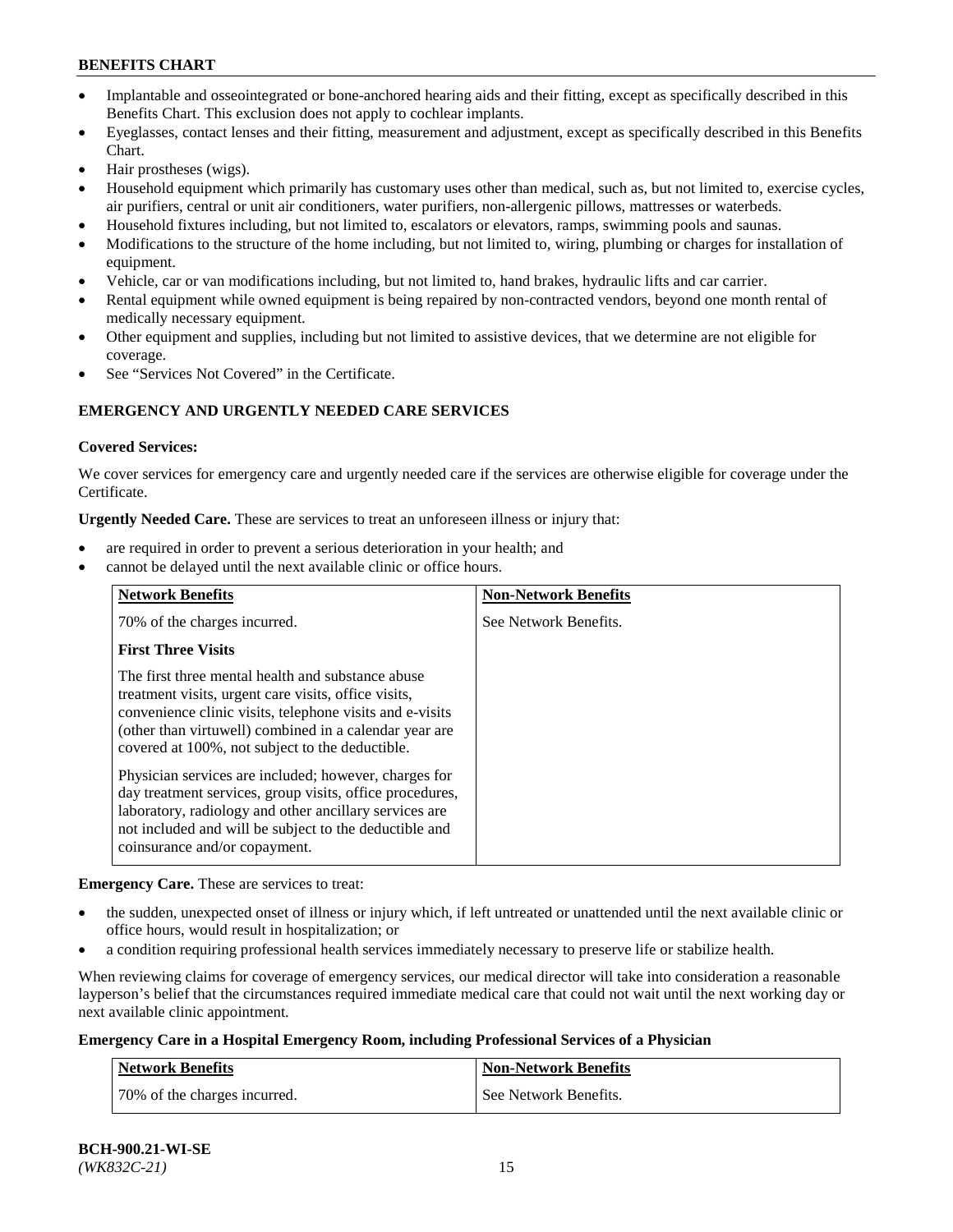# **Inpatient Emergency Care in a Hospital**

| <b>Network Benefits</b>      | <b>Non-Network Benefits</b> |
|------------------------------|-----------------------------|
| 70% of the charges incurred. | See Network Benefits.       |

### **Not Covered:**

See "Services Not Covered" in the Certificate.

# **GENE THERAPY**

#### **Covered Services:**

We cover gene therapy treatment if it meets our medical coverage criteria.

| <b>Network Benefits</b>                                                                                                                                                                                 | <b>Non-Network Benefits</b> |
|---------------------------------------------------------------------------------------------------------------------------------------------------------------------------------------------------------|-----------------------------|
| Coverage level is same as corresponding Network<br>Benefits, depending on type of service provided such as<br>Office Visits for Illness or Injury, Inpatient or<br><b>Outpatient Hospital Services.</b> | No coverage.                |

#### **Limitations:**

- Gene therapy must be provided by a designated provider.
- Specific types of gene therapy are limited to therapies and conditions specified in our medical coverage criteria.

### **Not Covered:**

See "Services Not Covered" in the Certificate.

# **HEALTH EDUCATION**

#### **Covered Services:**

We cover education for preventive services and education for the management of chronic health problems (such as diabetes).

| <b>Network Benefits</b>                                     | <b>Non-Network Benefits</b>  |
|-------------------------------------------------------------|------------------------------|
| 100% of the charges incurred.<br>Deductible does not apply. | 50% of the charges incurred. |

#### **Not Covered:**

See "Services Not Covered" in the Certificate.

# **HOME-BASED HEALTH ASSESSMENT PROGRAM**

#### **Covered Services:**

If you meet our criteria for coverage, you may qualify for our home-based comprehensive health risk assessment program. The program covers a health assessment with a designated nurse practitioner.

| Network Benefits                                            | <b>Non-Network Benefits</b> |
|-------------------------------------------------------------|-----------------------------|
| 100% of the charges incurred.<br>Deductible does not apply. | No coverage.                |

# **Not Covered:**

• See "Services Not Covered" in the Certificate.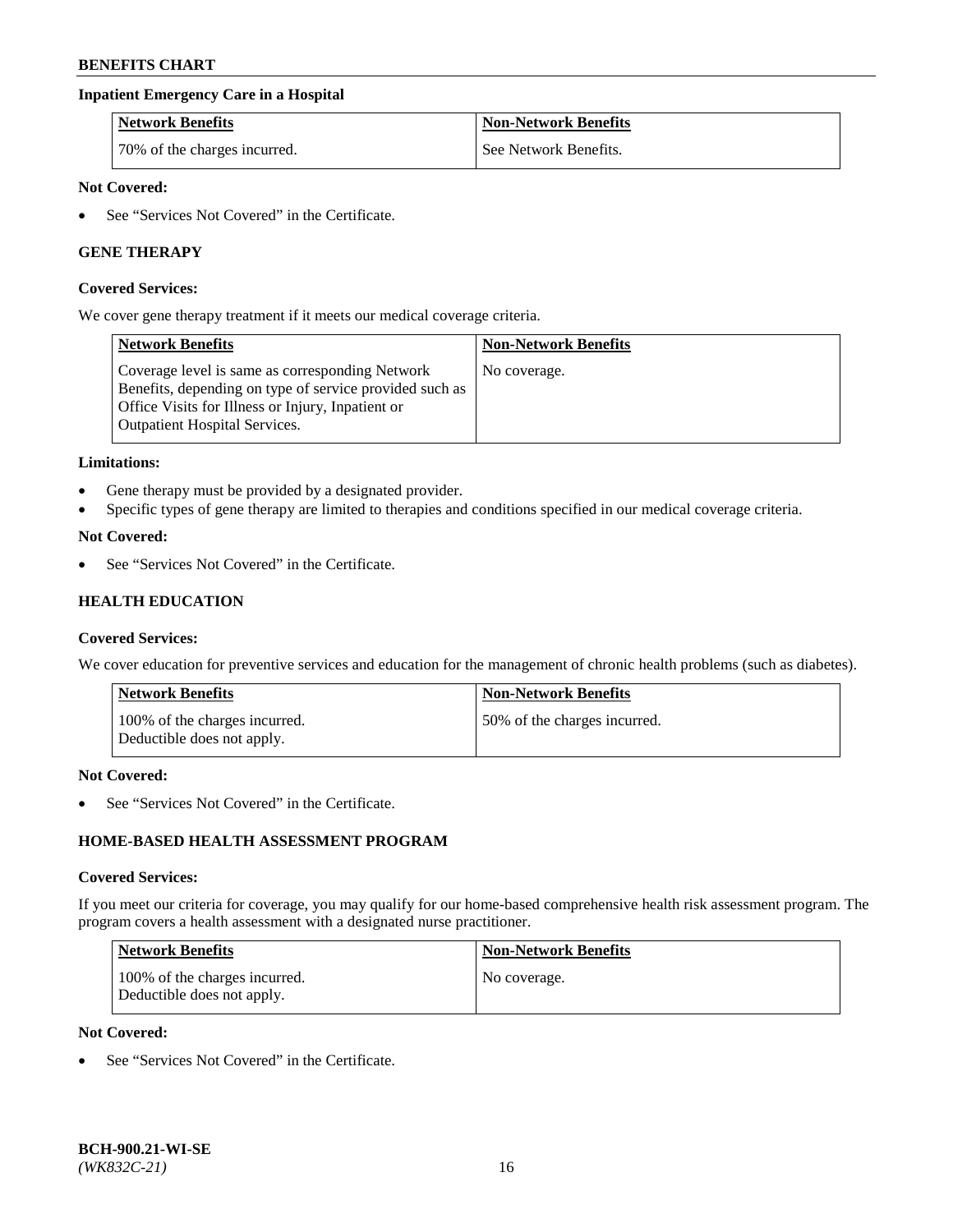# **HOME HEALTH SERVICES**

# **Covered Services:**

We cover skilled nursing services, physical therapy, occupational therapy, speech therapy, respiratory therapy and other therapeutic services, non-routine prenatal and postnatal services, routine postnatal well child visits, as described in our medical coverage criteria, phototherapy services for newborns, home health aide services and other eligible home health services when provided in your home, if you are homebound (i.e., unable to leave home without considerable effort due to a medical condition). Lack of transportation does not constitute homebound status. For phototherapy services for newborns and high risk prenatal services, supplies and equipment are included.

We cover total parenteral nutrition/intravenous ("TPN/IV") therapy, equipment, supplies and drugs in connection with IV therapy. IV line care kits are covered under Durable Medical Equipment.

We cover palliative care benefits. Palliative care includes symptom management, education and establishing goals of care. We waive the requirement that you be homebound for a limited number of home visits for palliative care (as shown in this Benefits Chart), if you have a life-threatening, non-curable condition which has a prognosis of survival of two years or less. Additional palliative care visits are eligible under the home health services benefit if you are homebound and meet all other requirements defined in this section.

You do not need to be homebound to receive total parenteral nutrition/intravenous ("TPN/IV") therapy.

Home health services are eligible and covered only when:

- medically necessary; and
- provided as rehabilitative care, terminal care or maternity care; and
- ordered by a physician, and included in the written home care plan.

# **Physical Therapy, Occupational Therapy, Speech Therapy, Respiratory Therapy, Home Health Aide Services and Palliative Care**

| Network Benefits             | <b>Non-Network Benefits</b>  |
|------------------------------|------------------------------|
| 70% of the charges incurred. | 50% of the charges incurred. |

# **TPN/IV Therapy, Skilled Nursing Services, Non-Routine Prenatal/Postnatal Services, and Phototherapy**

| Network Benefits             | <b>Non-Network Benefits</b>  |
|------------------------------|------------------------------|
| 70% of the charges incurred. | 50% of the charges incurred. |

Each 24-hour visit (or shifts up to 24-hour visits) equals one visit and counts toward the Maximum visits for all other services shown below. Any visit that lasts less than 24 hours regardless of the length of the visit, will count as one visit toward the Maximum visits for all other services shown below. All visits must be medically necessary and benefit eligible.

#### **Routine Prenatal/Postnatal Services and Child Health Supervision Services**

| Network Benefits                                            | <b>Non-Network Benefits</b>  |
|-------------------------------------------------------------|------------------------------|
| 100% of the charges incurred.<br>Deductible does not apply. | 50% of the charges incurred. |

### **Maximum Visits for Palliative Care**

If you are eligible to receive palliative care in the home and you are not homebound, there is a maximum of 12 visits per calendar year.

### **Maximum Visits for All Services Other Than Palliative Care**

| Network Benefits             | Non-Network Benefits         |
|------------------------------|------------------------------|
| 60 visits per calendar year. | 30 visits per calendar year. |

Each visit provided under the Network Benefits and Non-Network Benefits counts toward the maximums shown under both Maximum visits sections. The routine postnatal well child visits do not count toward the visit limit.

#### **BCH-900.21-WI-SE**  *(WK832C-21)* 17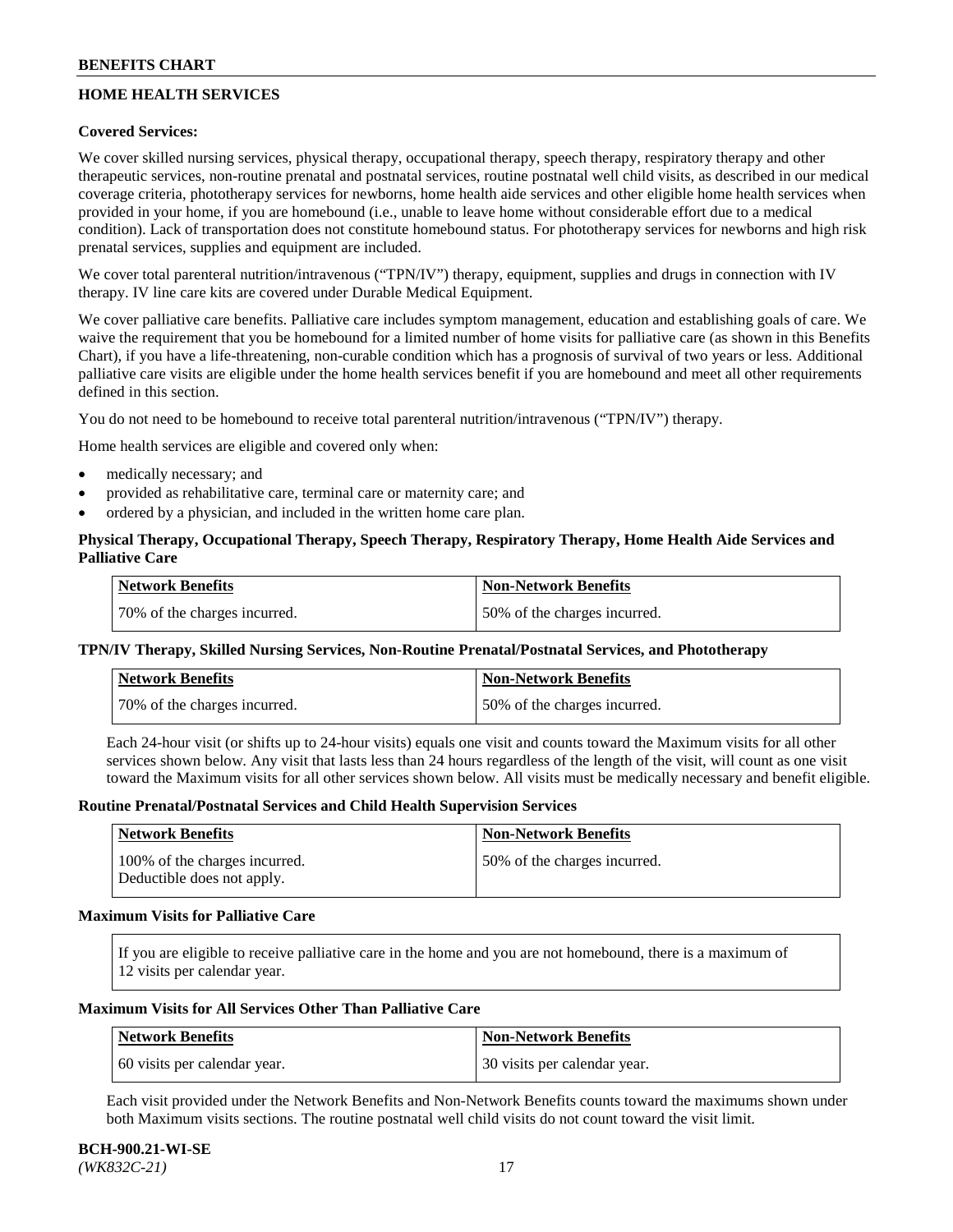### **Limitations:**

- Home health services are not provided as a substitute for a primary caregiver in the home or as relief (respite) for a primary caregiver in the home. We will not reimburse family members or residents in your home for the above services.
- A service shall not be considered a skilled nursing service merely because it is performed by, or under the direct supervision of, a licensed nurse. Where a service (such as tracheotomy suctioning or ventilator monitoring) or like services, can be safely and effectively performed by a non-medical person (or self-administered), without the direct supervision of a licensed nurse, the service shall not be regarded as a skilled nursing service, whether or not a skilled nurse actually provides the service. The unavailability of a competent person to provide a non-skilled service shall not make it a skilled service when a skilled nurse provides it. Only the skilled nursing component of so-called "blended" services (i.e. services which include skilled and non-skilled components) are covered under this Benefits Chart.

# **Not Covered:**

- Financial or legal counseling services.
- Housekeeping or meal services in your home.
- Private duty nursing services.
- Services provided by a family member or enrollee, or a resident in the enrollee's home.
- Vocational rehabilitation and recreational or educational therapy. Recreation therapy is therapy provided solely for the purpose of recreation, including, but not limited to: (a) requests for physical therapy or occupational therapy to improve athletic ability, and (b) braces or guards to prevent sports injuries.
- See "Services Not Covered" in the Certificate.

# **HOME HOSPICE SERVICES**

# **Applicable Definitions:**

**Part-time.** This is up to two hours of service per day, more than two hours is considered continuous care.

**Continuous Care.** This is from two to twelve hours of service per day provided by a registered nurse, licensed practical nurse, or home health aide, during a period of crisis in order to maintain a terminally ill patient at home.

**Appropriate Facility.** This is a nursing home, hospice residence, or other inpatient facility.

**Custodial Care Related to Hospice Services.** This means providing assistance in the activities of daily living and the care needed by a terminally ill patient which can be provided by primary caregiver (i.e., family member or friend) who is responsible for the patient's home care.

# **Covered Services:**

**Home Hospice Program.** We cover the services described below if you are terminally ill and accepted as a home hospice program participant. You must meet the eligibility requirements of the program, and elect to receive services through the home hospice program. The services will be provided in your home, with inpatient care available when medically necessary as described below. If you elect to receive hospice services, you do so in lieu of curative treatment for your terminal illness for the period you are enrolled in the home hospice program.

**Eligibility:** In order to be eligible to be enrolled in the home hospice program, you must: (1) be a terminally ill patient (prognosis of six months or less); (2) have chosen a palliative treatment focus (i.e., emphasizing comfort and supportive services rather than treatment attempting to cure the disease or condition); and (3) continue to meet the terminally ill prognosis as reviewed by our medical director or his or her designee over the course of care. You may withdraw from the home hospice program at any time.

**Eligible Services:** Hospice services include the following services provided in accordance with an approved hospice treatment plan.

- Home Health Services:
	- o Part-time care provided in your home by an interdisciplinary hospice team (which may include a physician, nurse, social worker, and spiritual counselor) and medically necessary home health services are covered.
	- o One or more periods of continuous care in your home or in a setting which provides day care for pain or symptom management, when medically necessary, will be covered.
- Inpatient Services: We cover medically necessary inpatient services.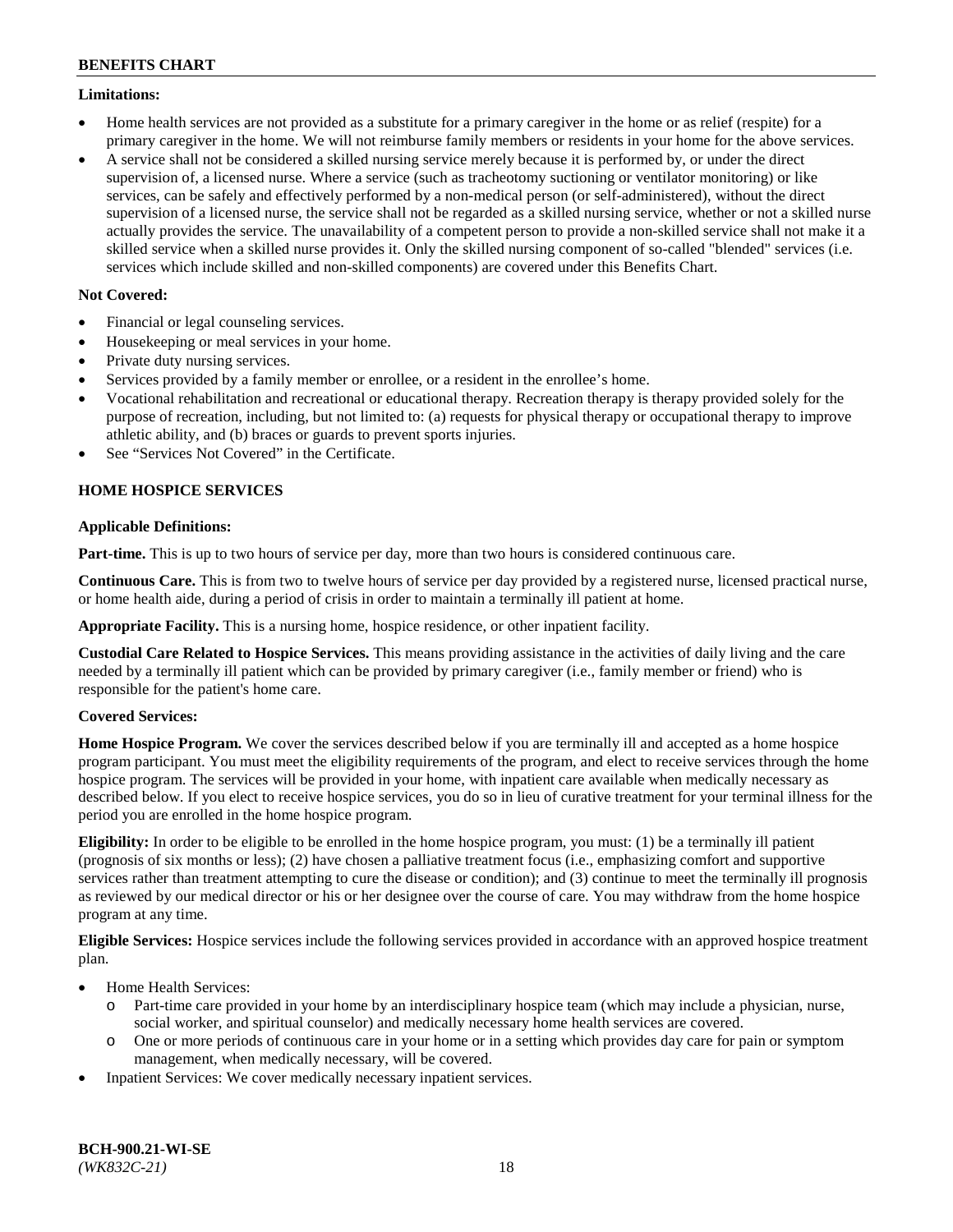- Other Services:
	- Respite care is covered for care in your home or in an appropriate facility, to give your primary caregivers (i.e., family members or friends) rest and/or relief when necessary in order to maintain a terminally ill patient at home.
	- o Medically necessary medications for pain and symptom management.
	- o Semi-electric hospital beds and other durable medical equipment are covered.
	- Emergency and non-emergency care is covered.

| Network Benefits             | Non-Network Benefits         |
|------------------------------|------------------------------|
| 70% of the charges incurred. | 50% of the charges incurred. |

Respite care is limited to 5 days per episode, and respite care and continuous care combined are limited to 30 days.

# **Not Covered:**

- Financial or legal counseling services.
- Housekeeping or meal services in your home.
- Custodial or maintenance care related to hospice services, whether provided in the home or in a nursing home.
- Any service not specifically described as covered services under this home hospice services benefits.
- Any services provided by members of your family or residents in your home.
- See "Services Not Covered" in the Certificate.

# **HOSPITAL AND SKILLED NURSING FACILITY SERVICES**

# **Covered Services:**

We cover services as described below.

# **Medical or Surgical Hospital Services**

**Inpatient Hospital Services:** We cover the following medical or surgical services, for the treatment of acute illness or injury, which require the level of care only provided in an acute care facility. These services must be authorized by a physician.

Inpatient hospital services include: room and board; the use of operating or maternity delivery rooms; intensive care facilities; newborn nursery facilities; general nursing care, anesthesia, laboratory and diagnostic imaging services, radiation therapy, physical therapy, prescription drugs or other medications administered during treatment, blood and blood products (unless replaced), and blood derivatives, and other diagnostic or treatment related hospital services; physician and other professional medical and surgical services provided while in the hospital, including gender reassignment surgery that meets medical coverage criteria.

We cover, following a vaginal delivery, a minimum of 48 hours of inpatient care for the mother and newborn child. We cover, following a caesarean section delivery, a minimum of 96 hours of inpatient care for the mother and newborn child.

Group health plans and health insurance issuers generally may not, under Federal law, restrict benefits for any hospital length of stay in connection with childbirth for the mother of newborn child to less than 48 hours following a vaginal delivery, or less than 96 hours following a caesarean section. However, Federal law generally does not prohibit the mother's or newborn's attending provider, after consulting with the mother, from discharging the mother or her newborn earlier than 48 hours (or 96 hours as applicable). In any case plans and issuers may not, under Federal law, require that a provider obtain authorization from the plan or the insurance issuer for prescribing a length of stay not in excess of 48 hours (or 96 hours).

| Network Benefits             | Non-Network Benefits         |
|------------------------------|------------------------------|
| 70% of the charges incurred. | 50% of the charges incurred. |

Each Insured's admission or confinement, including that of a newborn child, is separate and distinct from the admission or confinement of any other Insured.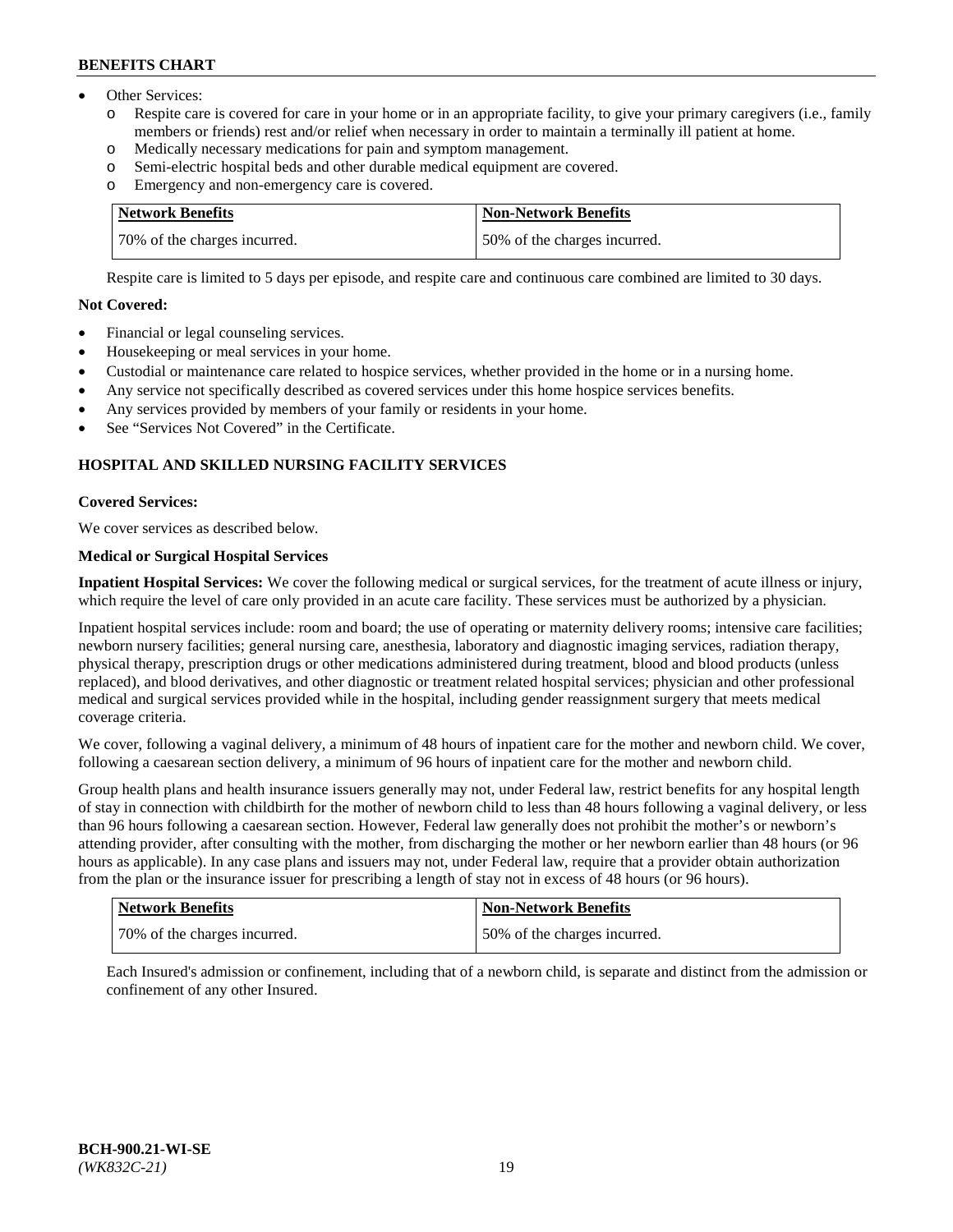**Outpatient Hospital, Ambulatory Care or Surgical Facility Services:** We cover the following medical and surgical services, for diagnosis or treatment of illness or injury on an outpatient basis. These services must be authorized by a physician.

Outpatient services include: use of operating rooms, maternity delivery rooms or other outpatient departments, rooms or facilities; and the following outpatient services: general nursing care, anesthesia, laboratory and diagnostic imaging services, radiation therapy, physical therapy, drugs administered during treatment, blood and blood products (unless replaced), and blood derivatives, and other diagnostic or treatment related outpatient services; physician and other professional medical and surgical services provided while an outpatient, including colonoscopies (starting at age 50, or under age 50 for people at high risk of colorectal cancer), and gender reassignment surgery that meets medical coverage criteria.

For Network Benefits, non-emergent, scheduled outpatient Magnetic Resonance Imaging (MRI) and Computed Tomography (CT) must be provided at a designated facility. Your physician or facility will obtain or verify prior authorization for these services, as needed.

To see the benefit level for diagnostic imaging services, laboratory services and physical therapy, see benefits under Diagnostic Imaging Services, Laboratory Services and Physical Therapy in this Benefits Chart.

| <b>Network Benefits</b>      | <b>Non-Network Benefits</b>  |
|------------------------------|------------------------------|
| 70% of the charges incurred. | 50% of the charges incurred. |

# **Skilled Nursing Facility Care:**

We cover room and board, daily skilled nursing and related ancillary services for post-acute treatment and rehabilitative care of illness or injury that meets medical coverage criteria. Rehabilitation services are limited to services where significant measurable progress is expected to occur within a reasonable period of time.

| <b>Network Benefits</b>                      | <b>Non-Network Benefits</b>                  |
|----------------------------------------------|----------------------------------------------|
| 70\% of the charges incurred.                | 150% of the charges incurred.                |
| Limited to a 30 day maximum per confinement. | Limited to a 30 day maximum per confinement. |

Each day of services provided under the Network Benefits and Non-Network Benefits, combined, applies toward the maximum shown above.

### **Not Covered:**

- Services for items for personal convenience, such as television rental, are not covered.
- See "Services Not Covered" in the Certificate.

# **INFERTILITY SERVICES**

#### **Covered Services:**

We cover the diagnosis of infertility. These services include diagnostic procedures and tests provided in connection with an infertility evaluation, office visits and consultations to diagnose infertility.

| Network Benefits             | <b>Non-Network Benefits</b>  |
|------------------------------|------------------------------|
| 70% of the charges incurred. | 50% of the charges incurred. |

Coverage is limited to office visits and consultations to diagnose infertility. Treatment is not covered.

#### **Not Covered:**

- Treatment of infertility, including, but not limited to, office visits, laboratory, diagnostic imaging services, and drugs for the treatment of infertility; assisted reproduction, including, but not limited to, gamete intrafallopian tube transfer (GIFT), zygote intrafallopian tube transfer (ZIFT) intracytoplasmic sperm injection (ICSI), and/or in-vitro fertilization (IVF), and all charges associated with such procedures; reversal of sterilization; artificial insemination; and sperm, ova or embryo acquisition, retrieval or storage; however, we cover office visits and consultations to diagnose infertility.
- Services related to the establishment of surrogate pregnancy and fees for a surrogate.
- See "Services Not Covered" in the Certificate.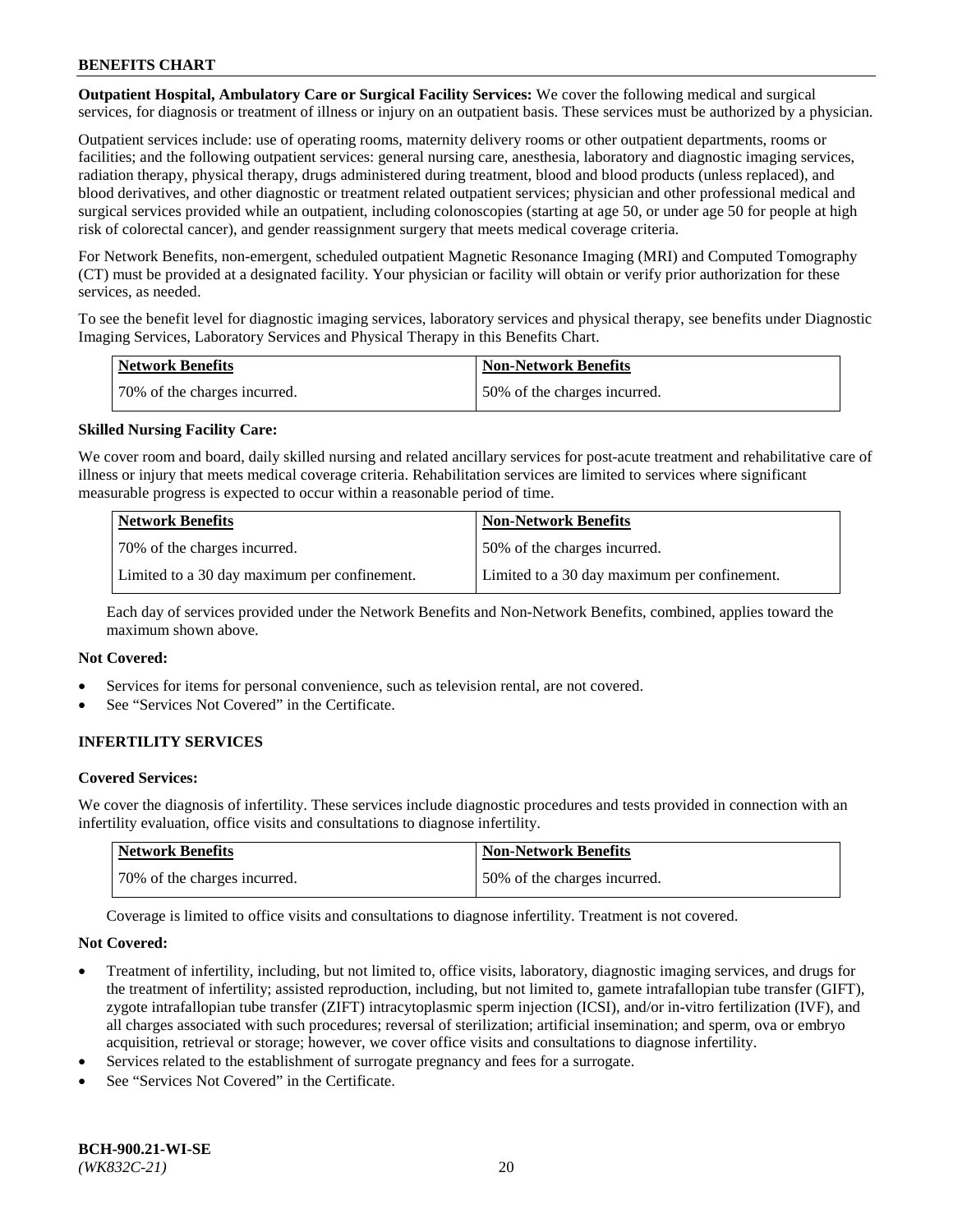# **LABORATORY SERVICES**

## **Covered Services:**

We cover laboratory tests when ordered by a provider and provided in a clinic or outpatient hospital facility. This includes blood tests to detect lead exposure in children between the ages of 6 months and 72 months.

To see the benefit level for inpatient hospital or skilled nursing facility services, see benefits under "Inpatient Hospital and Skilled Nursing Facility Services" in this Benefits Chart.

**Prostate-specific antigen (PSA) test coverage.** We cover prostate cancer screening for men 40 years of age or over who are symptomatic or in a high-risk category and for all men 50 years of age or older. Coverage includes a prostate-specific antigen blood test and a digital rectal examination.

| Network Benefits             | <b>Non-Network Benefits</b>  |
|------------------------------|------------------------------|
| 70% of the charges incurred. | 50% of the charges incurred. |

### **All other laboratory services**

# **Services for Illness or Injury**

| <b>Network Benefits</b>      | Non-Network Benefits         |
|------------------------------|------------------------------|
| 70% of the charges incurred. | 50% of the charges incurred. |

## **Preventive Services**

Laboratory services associated with preventive services are covered at the benefit level shown in the "Preventive Services" section of this Benefits Chart.

### **Not Covered:**

See "Services Not Covered" in the Certificate.

# **MASTECTOMY RECONSTRUCTION BENEFIT**

#### **Covered Services:**

We cover reconstruction of the breast on which the mastectomy has been performed; surgery and reconstruction of the other breast to produce symmetrical appearance, and prostheses and physical complications of all stages of mastectomy, including lymphedemas.

| <b>Network Benefits</b>                               | <b>Non-Network Benefits</b>                           |
|-------------------------------------------------------|-------------------------------------------------------|
| Coverage level is same as corresponding Network       | Coverage level is same as corresponding Non-Network   |
| Benefits, depending on type of service provided, such | Benefits, depending on type of service provided, such |
| as Office Visits for Illness or Injury, Inpatient or  | as Office Visits for Illness or Injury, Inpatient or  |
| Outpatient Hospital Services.                         | <b>Outpatient Hospital Services.</b>                  |

#### **Not Covered:**

See "Services Not Covered" in the Certificate.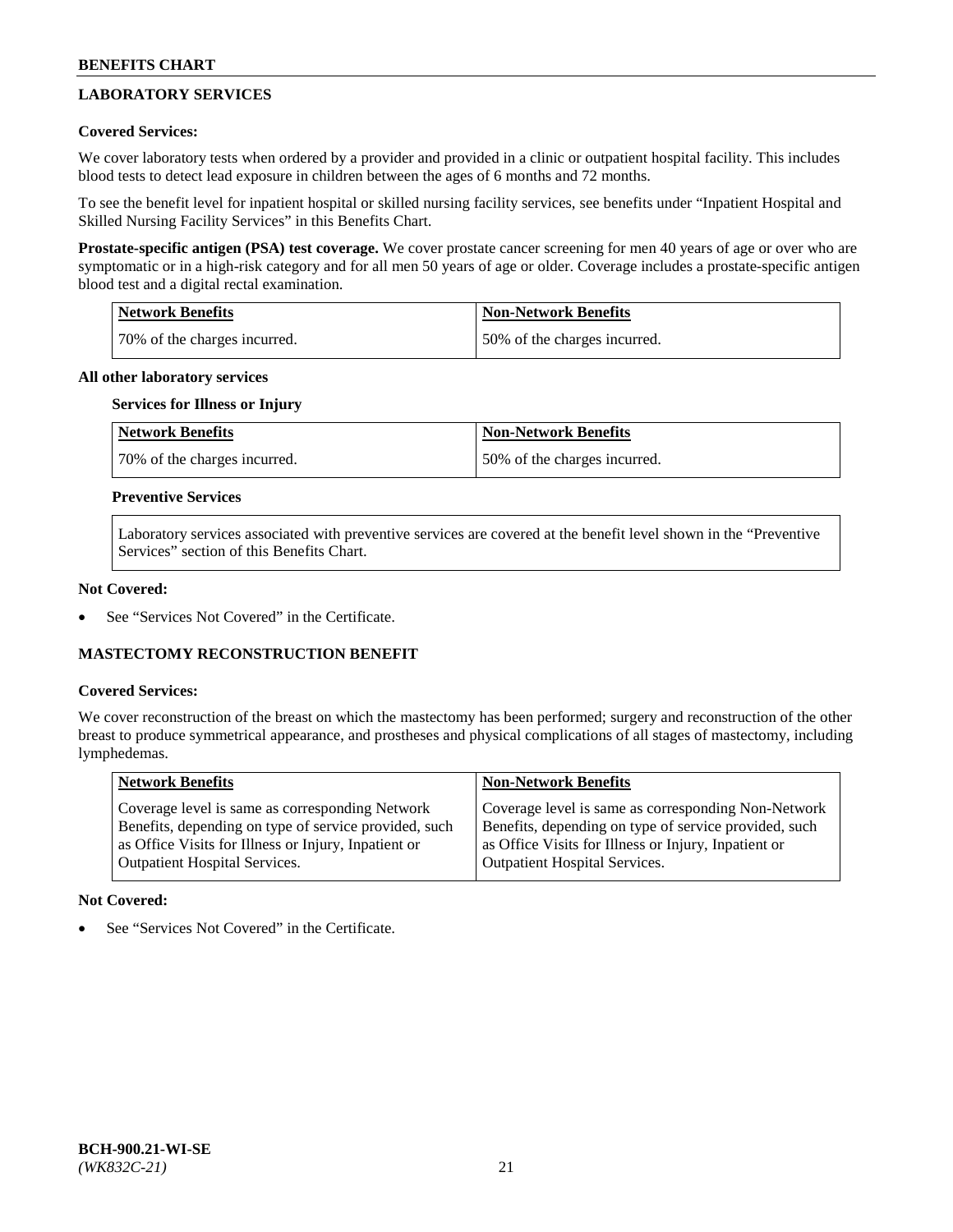# **MEDICATION THERAPY DISEASE MANAGEMENT PROGRAM**

### **Covered Services:**

If you meet our criteria for coverage, you may qualify for our Medication Therapy Disease Management Program.

The program covers consultations with a designated Network pharmacist.

Covered services are based on established medical policies, which are subject to periodic review and modification by the medical directors. These medical policies (medical coverage criteria) are available by calling Member Services, or logging on to your "*my*HealthPartners" account at [healthpartners.com.](http://www.healthpartners.com/)

| Network Benefits                                            | <b>Non-Network Benefits</b> |
|-------------------------------------------------------------|-----------------------------|
| 100% of the charges incurred.<br>Deductible does not apply. | No coverage.                |

### **Not Covered:**

See "Services Not Covered" in the Certificate.

# **OFFICE VISITS FOR ILLNESS OR INJURY**

### **Covered Services:**

We cover the following when medically necessary: professional medical and surgical services and related supplies, including biofeedback, of physicians and other health care providers; blood and blood products (unless replaced) and blood derivatives.

We cover diagnosis and treatment of illness or injury to the eyes. Where contact or eye glass lenses are prescribed as medically necessary for the post-operative treatment of cataracts or for the treatment of aphakia, or keratoconus, we cover the initial evaluation, lenses and fitting. Insureds must pay for lens replacement beyond the initial pair.

# **Office Visits**

| Network Benefits             | <b>Non-Network Benefits</b>  |
|------------------------------|------------------------------|
| 70% of the charges incurred. | 50% of the charges incurred. |

#### **Convenience Clinics**

| Network Benefits             | <b>Non-Network Benefits</b>  |
|------------------------------|------------------------------|
| 70% of the charges incurred. | 50% of the charges incurred. |

#### **Scheduled Telephone Visits**

| <b>Network Benefits</b>      | <b>Non-Network Benefits</b>  |
|------------------------------|------------------------------|
| 70% of the charges incurred. | 50% of the charges incurred. |

#### **E-Visits**

#### **Access to Online Care through virtuwell a[t virtuwell.com](https://www.virtuwell.com/)**

| <b>Network Benefits</b>                                     | <b>Non-Network Benefits</b> |
|-------------------------------------------------------------|-----------------------------|
| 100% of the charges incurred.<br>Deductible does not apply. | Not applicable.             |

### **All Other E-Visits**

| Network Benefits             | <b>Non-Network Benefits</b>  |
|------------------------------|------------------------------|
| 70% of the charges incurred. | 50% of the charges incurred. |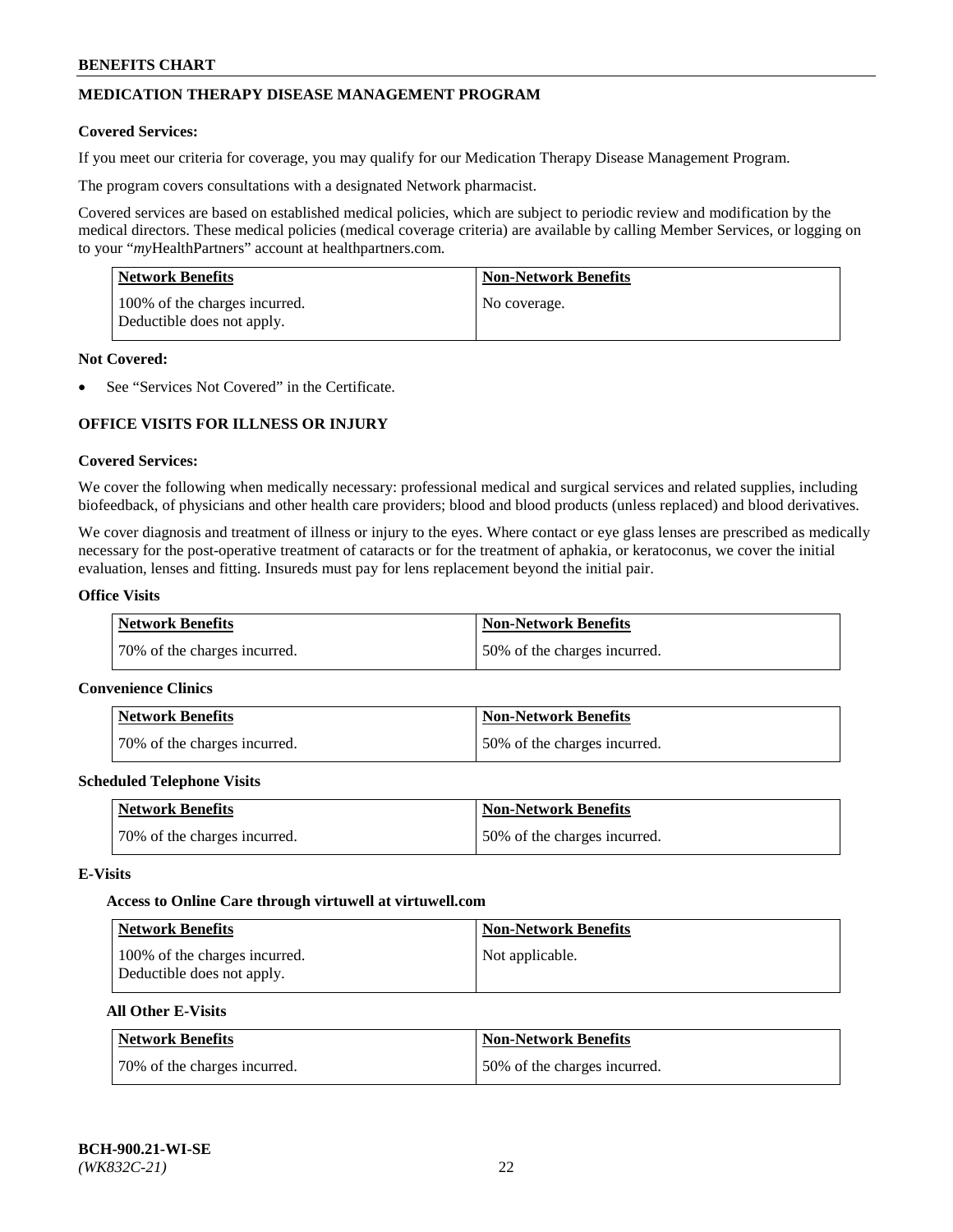# **First Three Visits**

The first three mental health and substance abuse treatment visits, urgent care visits, office visits, convenience clinic visits, telephone visits and e-visits (other than virtuwell) combined in a calendar year are covered at 100%, not subject to the deductible.

Physician services are included; however, charges for day treatment services, group visits, office procedures, laboratory, radiology and other ancillary services are not included and will be subject to the deductible and coinsurance and/or copayment.

# **Injections Administered in a Physician's Office, other than immunizations**

# **Allergy Injections**

| <b>Network Benefits</b>      | <b>Non-Network Benefits</b>  |
|------------------------------|------------------------------|
| 70% of the charges incurred. | 50% of the charges incurred. |

### **All Other Injections**

| <b>Network Benefits</b>      | <b>Non-Network Benefits</b>  |
|------------------------------|------------------------------|
| 70% of the charges incurred. | 50% of the charges incurred. |

# **Not Covered:**

- Court ordered treatment, except as described in this Benefits Chart. Any resulting court ordered treatment for mental health services will be subject to the Certificate's requirement for medical necessity.
- See "Services Not Covered" in the Certificate.

# **PEDIATRIC EYEWEAR**

# **Covered Services:**

We cover pediatric eyewear for children under age 19, subject to our medical coverage criteria. Coverage under this provision will continue until the end of the month in which the child turns age 19. These medical policies (medical coverage criteria) are available by calling Member Services, or logging on to your "*my*HealthPartners" account a[t healthpartners.com.](https://www.healthpartners.com/hp/index.html)

| Network Benefits             | <b>Non-Network Benefits</b> |
|------------------------------|-----------------------------|
| 70% of the charges incurred. | No coverage.                |

Limited to one pair of eyeglasses (lenses and frames), or one pair of contact lenses per calendar year.

#### **Not Covered:**

See "Services Not Covered" in the Certificate.

# **PHYSICAL THERAPY, OCCUPATIONAL THERAPY, SPEECH THERAPY AND OTHER SPECIFIED THERAPIES**

# **Covered Services:**

We cover the following physical therapy, occupational therapy and speech therapy services:

- Medically necessary rehabilitative care to correct the effects of illness or injury.
- Habilitative care rendered for congenital, developmental or medical conditions which have significantly limited the successful initiation of normal speech and normal motor development.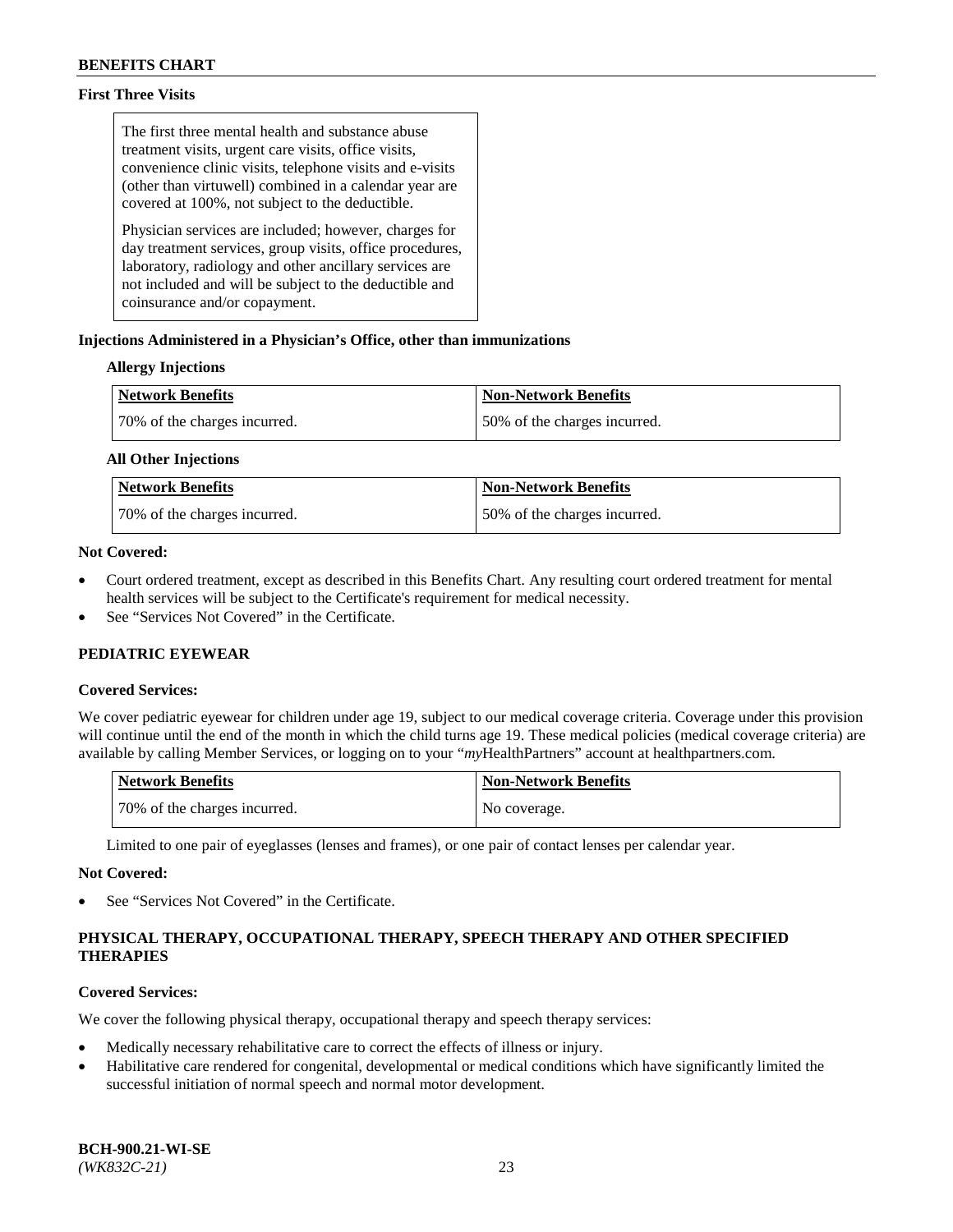Massage therapy which is performed in conjunction with other treatment/modalities by a physical or occupational therapist is part of a prescribed treatment plan and is not billed separately is covered.

We cover services provided in a clinic. To see the benefit level for inpatient hospital or skilled nursing facility services, see benefits under "Inpatient Hospital and Skilled Nursing Facility Services".

#### **Rehabilitative Care**

| <b>Network Benefits</b>                                                                       | <b>Non-Network Benefits</b>                                                                   |
|-----------------------------------------------------------------------------------------------|-----------------------------------------------------------------------------------------------|
| 70% of the charges incurred.                                                                  | 50% of the charges incurred.                                                                  |
| Physical, Occupational and Speech Therapy are<br>limited to 20 visits each per calendar year. | Physical, Occupational and Speech Therapy are<br>limited to 20 visits each per calendar year. |

In addition to the services provided above, we cover a minimum of:

- 20 visits per calendar year for pulmonary rehabilitation therapy.
- 36 visits per calendar year for cardiac rehabilitation therapy.
- 30 visits per calendar year for post-cochlear implant aural therapy.
- 20 visits per calendar year for cognitive rehabilitation therapy.

The maximum number of visits is combined for Network Benefits and Non-Network Benefits.

#### **Habilitative Services**

| <b>Network Benefits</b>                                                                       | <b>Non-Network Benefits</b>                                                                   |
|-----------------------------------------------------------------------------------------------|-----------------------------------------------------------------------------------------------|
| 70% of the charges incurred.                                                                  | 50% of the charges incurred.                                                                  |
| Physical, Occupational and Speech Therapy are<br>limited to 20 visits each per calendar year. | Physical, Occupational and Speech Therapy are<br>limited to 20 visits each per calendar year. |

The maximum number of visits is combined for Network Benefits and Non-Network Benefits.

# **Not Covered:**

- Massage therapy for the purpose of comfort or convenience of the Insured.
- See "Services Not Covered" in the Certificate.

# **PRESCRIPTION DRUG SERVICES**

#### **Covered Services:**

We cover prescription drugs and medications that can be self-administered or are administered in a physician's office.

We will refill a prescription for eye drops covered under this Benefits Chart if the Insured requests a refill and the original prescription specified that additional quantities would be needed, providing the refill request does not exceed the quantities needed, and the following conditions are met:

- If the Insured requests a 30-day refill supply, the request must be made between 22 and 30 days of the later of (a) the original date that the prescription was distributed to the insured or (b) the date that the most recent refill was distributed to the Insured; or
- If the Insured requests a 90-day refill supply, the request must be made between 67 and 90 days of the later of (a) the original date that the prescription was distributed to the insured or (b) the date that the most recent refill was distributed to the Insured.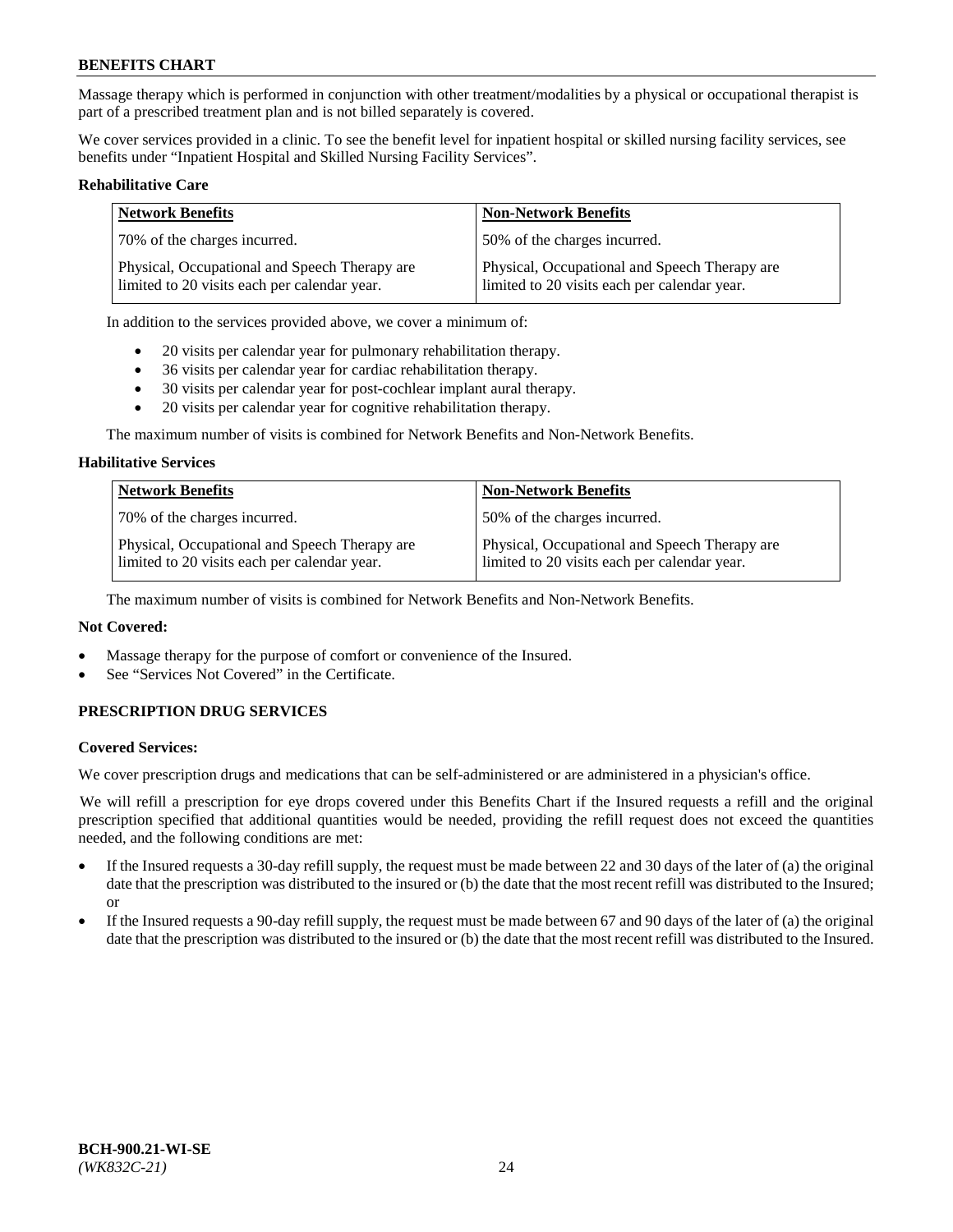# **For Network Benefits, drugs and medications must be obtained at a Network pharmacy.**

# **Outpatient Drugs (except as specified below)**

| <b>Network Benefits</b>                                                                                                                                                                                           | <b>Non-Network Benefits</b>  |
|-------------------------------------------------------------------------------------------------------------------------------------------------------------------------------------------------------------------|------------------------------|
| 100% of the charges incurred, subject to a copayment of<br>\$5 for generic low cost formulary drugs and 100% of<br>the charges incurred, subject to a copayment of \$25 for<br>generic high cost formulary drugs. | 50% of the charges incurred. |
| Brand name formulary drugs are covered at 100% of the<br>charges incurred, subject to a copayment of \$60.                                                                                                        |                              |
| In no event will your cost for a formulary insulin drug<br>exceed \$25.                                                                                                                                           |                              |
| Non-formulary drugs are covered at 100% of the<br>charges incurred, subject to a copayment of \$150.                                                                                                              |                              |
| Deductible does not apply.                                                                                                                                                                                        |                              |

**Oral chemotherapy drugs** are included on the Specialty Drug List. However, you pay the applicable outpatient drug copayment. As required by Wisconsin law, your maximum copayment will not be more than \$100 per prescription for a 31-day supply.

# **Mail Order Drugs**

| <b>Network Benefits</b>                                                                                                                                                                                                    | <b>Non-Network Benefits</b>           |
|----------------------------------------------------------------------------------------------------------------------------------------------------------------------------------------------------------------------------|---------------------------------------|
| For your convenience, you may also get up to a 93-day<br>supply of outpatient prescription drugs that can be self-<br>administered through the designated mail order service.                                              | See Network Mail Order Drugs Benefit. |
| New prescriptions to treat certain chronic conditions<br>and trial drugs will be limited to quantity limits<br>described at the end of this section. You will have to<br>pay one copayment for your initial 31-day supply. |                                       |
| Specialty Drugs are not available through the mail order<br>service.                                                                                                                                                       |                                       |

# **Tobacco Cessation Drugs are covered for all FDA approved tobacco cessation drugs**

| <b>Network Benefits</b>                                     | <b>Non-Network Benefits</b>  |
|-------------------------------------------------------------|------------------------------|
| 100% of the charges incurred.<br>Deductible does not apply. | 50% of the charges incurred. |

# **Contraceptive Drugs**

| <b>Network Benefits</b>                                                                                                                                         | <b>Non-Network Benefits</b>  |
|-----------------------------------------------------------------------------------------------------------------------------------------------------------------|------------------------------|
| 100% of the charges incurred for formulary drugs.<br>Deductible does not apply.                                                                                 | 50% of the charges incurred. |
| If a physician requests that a non-formulary<br>contraceptive drug be dispensed as written, the drug<br>will be covered at 100%, not subject to the deductible. |                              |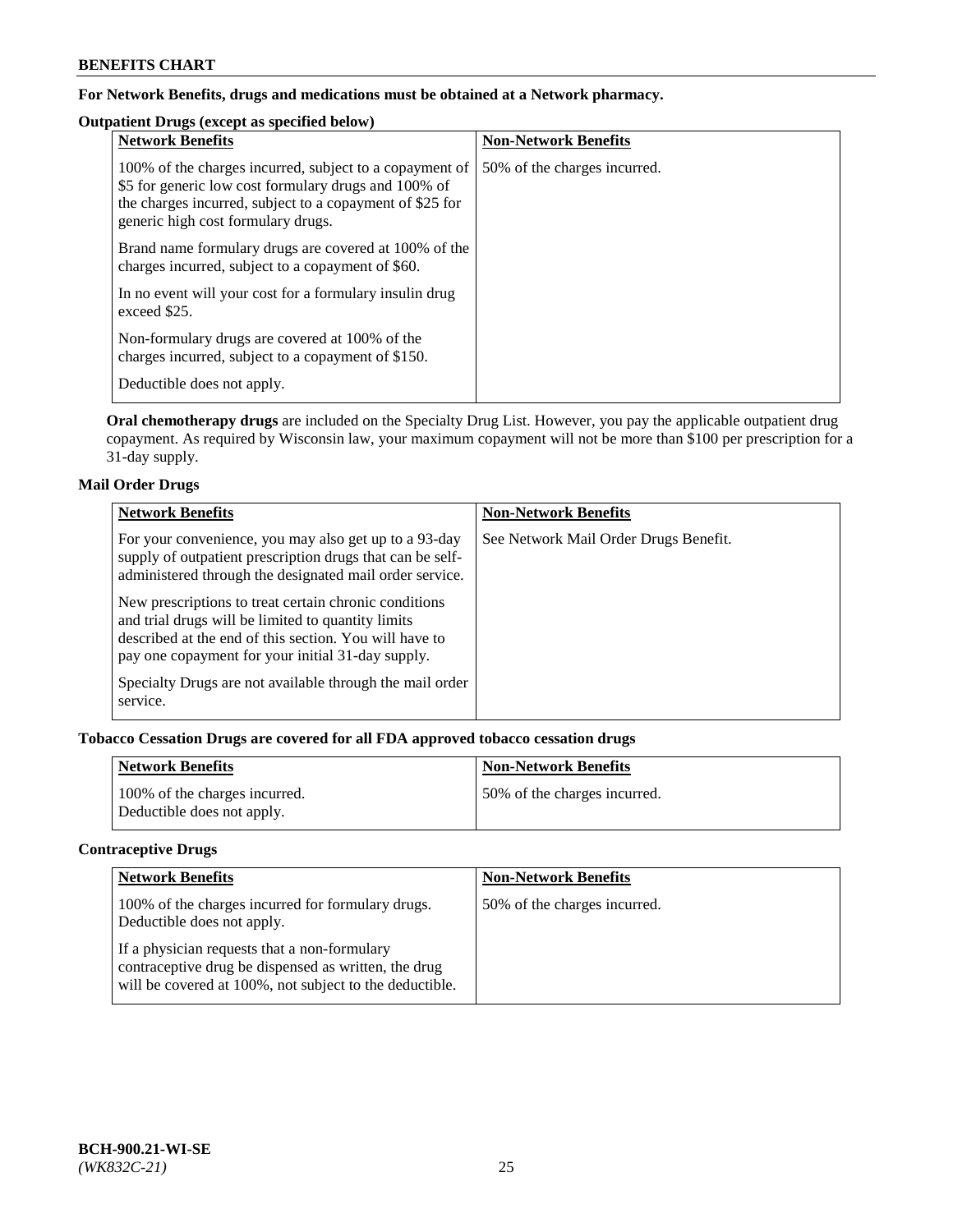# **Specialty Drugs which are Self-Administered**

| <b>Network Benefits</b>                                                                                              | <b>Non-Network Benefits</b> |
|----------------------------------------------------------------------------------------------------------------------|-----------------------------|
| 80% of the charges incurred.<br>Deductible does not apply.                                                           | No coverage.                |
| Specialty Drugs are limited to drugs on the Specialty<br>Drug List and must be obtained from a designated<br>vendor. |                             |

**Oral chemotherapy drugs** are included on the Specialty Drug List. However, you pay the applicable outpatient drug copayment. As required by Wisconsin law, your maximum copayment will not be more than \$100 per prescription for a 31-day supply.

### **Limitations:**

- Certain drugs may require prior authorization as indicated on the formulary. HealthPartners may require prior authorization for the drug and also the site where the drug will be provided. Certain drugs are subject to our utilization review process and quantity limits.
- Certain non-formulary drugs require prior authorization. In addition, certain drugs may be subject to any quantity limits applied as part of our trial program.
- If an Insured requests a brand name drug when there is a generic equivalent, the brand name drug will be covered up to the charge that would apply to the generic drug, minus any required copayment. If a physician requests that a brand name drug be dispensed as written, the drug will be paid at the non-formulary benefit.
- We may require insureds to try over-the-counter (OTC) drug alternatives before approving more costly formulary prescription drugs.
- Unless otherwise specified in the Prescription Drug Services" section, you may receive up to a 31-day supply per prescription.
- A 93-day supply will be covered and dispensed only at pharmacies that participate in our extended day supply program.
- New prescriptions to treat certain chronic conditions are limited to a 31-day supply.
- No more than a 31-day supply of specialty drugs will be covered and dispensed at a time unless it's a manufacturer supplied drug that cannot be split that supplies the member with more than a 31-day supply.
- If a copayment is required, you must pay one copayment for each 31-day supply, or portion thereof. **Not Covered:**
- Replacement of prescription drugs, medications, equipment and supplies due to loss, damage or theft.
- Nonprescription (over-the-counter) drugs or medications, including, but not limited to, vitamins, supplements, homeopathic remedies, and non-FDA approved drugs, unless listed on the formulary and prescribed by a physician or legally authorized health care provider under applicable state and federal law. This exclusion does not include over-thecounter contraceptives for women as allowed under the Affordable Care Act when the Insured obtains a prescription for the item. In addition, if the Insured obtains a prescription, this exclusion does not include aspirin to prevent cardiovascular disease for men and women of certain ages; folic acid supplements for women who may become pregnant; fluoride chemoprevention supplements for children without fluoride in their water source; and iron supplements for children age 6-12 who are at risk for anemia.
- All drugs for the treatment of sexual dysfunction.
- All drugs for the treatment of growth deficiency.
- All drugs for the treatment of infertility.
- Medical cannabis.
- Drugs on the Excluded Drug List. The Excluded Drug List includes select drugs within a therapy class that are not eligible for coverage. This includes drugs that may be excluded for certain indications. The Excluded Drug List is available at [healthpartners.com.](http://www.healthpartners.com/)
- Drugs that are newly approved by the FDA until they are reviewed and approved by HealthPartners Pharmacy and Therapeutics Committee.
- Medical devices approved by the FDA will not be covered under the Prescription Drug Services section unless they are on our formulary. Covered medical devices are generally submitted and reimbursed under your medical benefits.
- See "Services Not Covered" in the Certificate.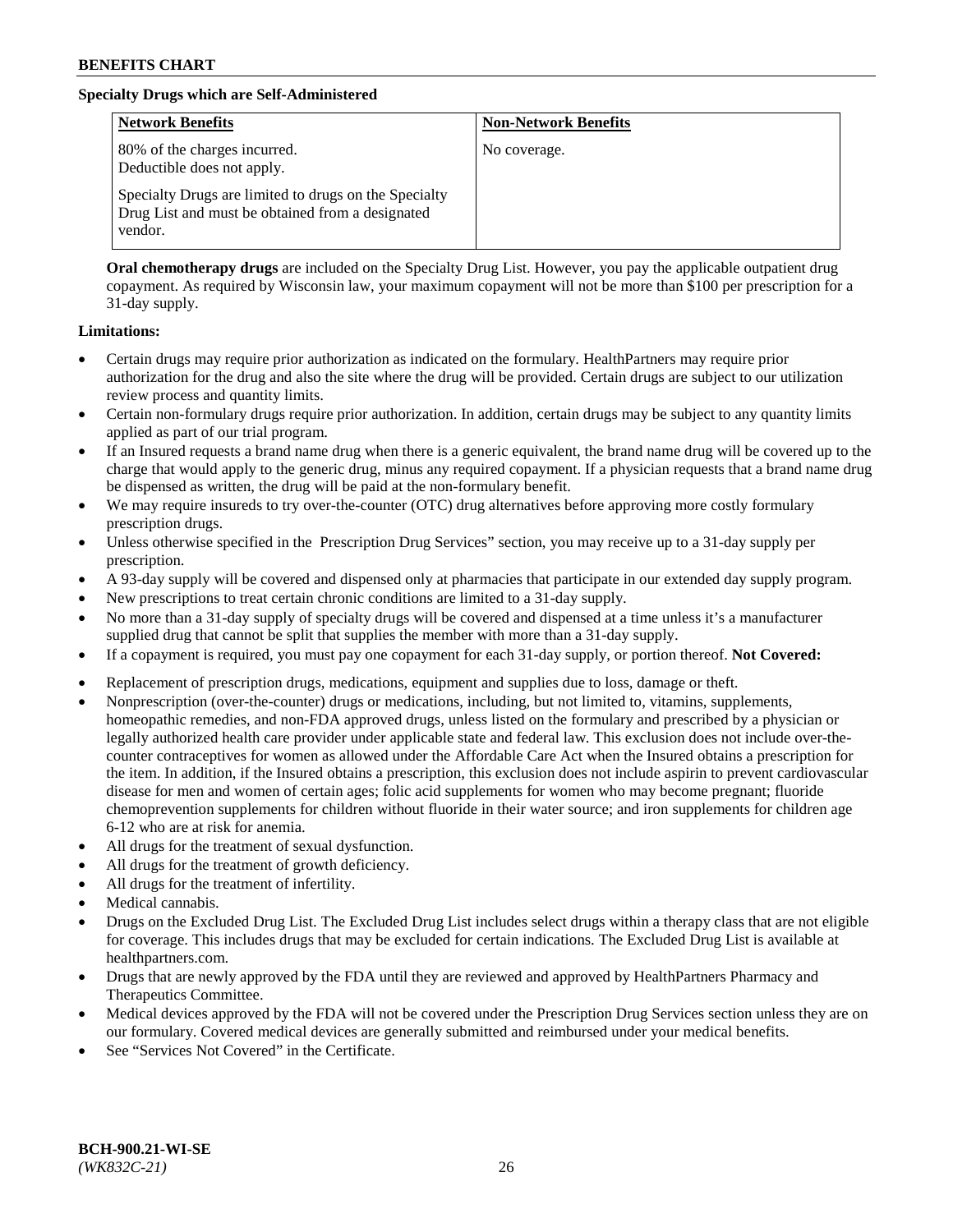# **PREVENTIVE SERVICES**

#### **Applicable Definitions:**

**Routine Preventive Services** are routine health care services that include screenings, check-ups and counseling to prevent illness, disease or other health problems before symptoms occur.

**Diagnostic Services** are services to help a provider understand your symptoms, diagnose illness and decide what treatment may be needed. They may be the same services that are listed as preventive services, but they are being used as diagnostic services. Your provider will determine if these services are preventive or diagnostic. These services are not preventive if received as part of a visit to diagnose, manage or maintain an acute or chronic medical condition, illness or injury. When that occurs, unless otherwise indicated below, standard deductibles, copayments or coinsurance apply.

### **Covered Services:**

We cover preventive services that meet any of the requirements under the Affordable Care Act (ACA) shown in the bulleted items below. These preventive services are covered at 100% under the Network Benefits with no deductible, copayments or coinsurance. (If a preventive service is not required by the ACA and it is covered at a lower benefit level, it will be specified below.) Preventive benefits mandated under the ACA are subject to periodic review and modification. Changes would be effective in accordance with the federal rules. Preventive services mandated by the ACA include:

- Evidence-based items or services that have in effect a rating of A or B in the current recommendations of the United States Preventive Services Task Force with respect to the individual;
- Immunizations for routine use in children, adolescents, and adults that have in effect a recommendation from the Advisory Committee on Immunization Practices of the Centers for Disease Control and Prevention with respect to the individual;
- With respect to infants, children, and adolescents, evidence-informed preventive care and screenings provided for in comprehensive guidelines supported by the Health Resources and Services Administration; and
- With respect to women, preventive care and screenings provided for in comprehensive guidelines supported by the Health Resources and Services Administration.

Covered services are based on established medical policies, which are subject to periodic review and modification by the medical or dental directors. These medical policies (medical coverage criteria) are available by calling Member Services, or logging on to your "*my*HealthPartners" account at [healthpartners.com.](https://www.healthpartners.com/hp/index.html)

### **ACA and state mandated preventive services are covered as follows:**

**Routine Health Exams and Periodic Health Assessments.** A physician or health care provider will counsel you as to how often health assessments are needed based on age, sex and health status. This includes screening and counseling for tobacco cessation and all FDA approved tobacco cessation medications including over-the-counter drugs (as shown in the Prescription Drug Services section).

| Network Benefits                                            | <b>Non-Network Benefits</b>  |
|-------------------------------------------------------------|------------------------------|
| 100% of the charges incurred.<br>Deductible does not apply. | 50% of the charges incurred. |

**Child Health Supervision Services.** This includes pediatric preventive services such as newborn screenings, appropriate immunizations, developmental assessments and laboratory services appropriate to the age of the child from birth to 72 months and appropriate immunizations to age 18.

| Network Benefits                                            | <b>Non-Network Benefits</b>  |
|-------------------------------------------------------------|------------------------------|
| 100% of the charges incurred.<br>Deductible does not apply. | 50% of the charges incurred. |

#### **Routine Prenatal Care and Exams**

| Network Benefits                                            | <b>Non-Network Benefits</b>  |
|-------------------------------------------------------------|------------------------------|
| 100% of the charges incurred.<br>Deductible does not apply. | 50% of the charges incurred. |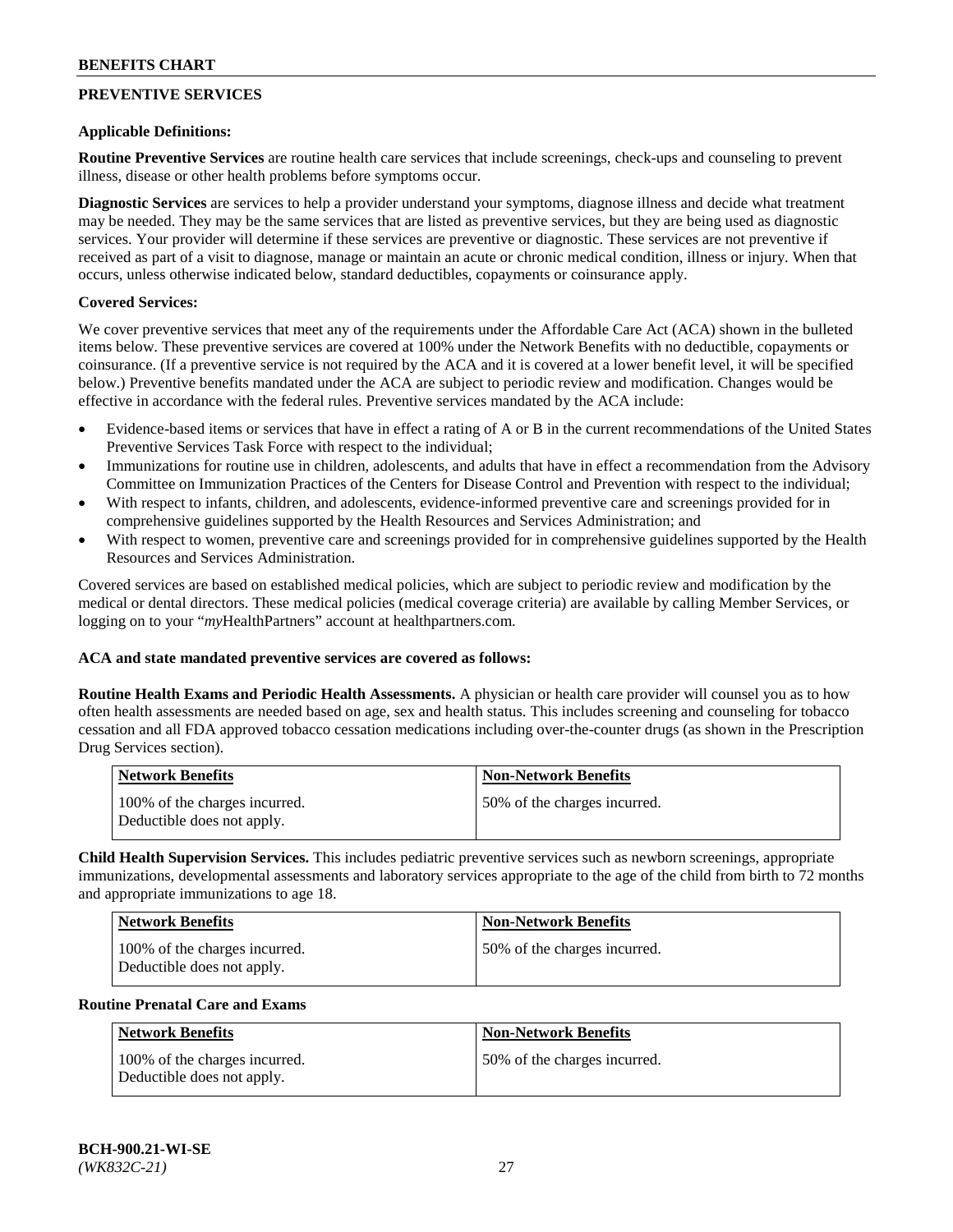**Routine Postnatal Care.** This includes health exams, assessments, education and counseling relating to the period immediately after childbirth.

| Network Benefits                                            | <b>Non-Network Benefits</b>  |
|-------------------------------------------------------------|------------------------------|
| 100% of the charges incurred.<br>Deductible does not apply. | 50% of the charges incurred. |

**Routine Screening Procedures for Cancer.** This includes colorectal screening starting at age 50 and under age 50 for people at high risk of colorectal cancer. This also includes cancer screenings recommended by the USPSTF with an A or B rating. Women's preventive health services below describe additional routine screening procedures for cancer.

| <b>Network Benefits</b>                                     | <b>Non-Network Benefits</b>  |
|-------------------------------------------------------------|------------------------------|
| 100% of the charges incurred.<br>Deductible does not apply. | 50% of the charges incurred. |

**Professional Voluntary Family Planning Services.** This includes services to prevent or delay a pregnancy, including counseling and education. Services must be provided by a licensed provider.

| Network Benefits                                            | <b>Non-Network Benefits</b>  |
|-------------------------------------------------------------|------------------------------|
| 100% of the charges incurred.<br>Deductible does not apply. | 50% of the charges incurred. |

# **Adult Immunizations**

| Network Benefits                                            | Non-Network Benefits         |
|-------------------------------------------------------------|------------------------------|
| 100% of the charges incurred.<br>Deductible does not apply. | 50% of the charges incurred. |

**Women's Preventive Health Services.** This includes mammograms, screenings for cervical cancer (pap smears), breast pumps, human papillomavirus (HPV) testing, counseling for sexually transmitted infections, counseling and screening for human immunodeficiency virus (HIV), and all FDA approved contraceptive methods as prescribed by a doctor, sterilization procedures, education and counseling (see the Prescription Drug Services section for coverage of oral contraceptive drugs). We also provide genetic screening for BRCA if someone in your family has the gene or you have a diagnosis of cancer.

The U.S. Preventive Services Task Force (USPSTF) recommends screening mammography, with or without clinical breast examination (CBE), every 1-2 years for women aged 40 and older. For women age 50 and older, we cover an annual mammogram.

| <b>Network Benefits</b>                                     | <b>Non-Network Benefits</b>  |
|-------------------------------------------------------------|------------------------------|
| 100% of the charges incurred.<br>Deductible does not apply. | 50% of the charges incurred. |

**Obesity Screening and Management.** We cover obesity screening and counseling for all ages during a routine preventive care exam. If you are age 18 or older and have a body mass index of 30 or more, we also cover intensive obesity management to help you lose weight. Your primary care doctor can coordinate these services.

| <b>Network Benefits</b>                                     | <b>Non-Network Benefits</b>  |
|-------------------------------------------------------------|------------------------------|
| 100% of the charges incurred.<br>Deductible does not apply. | 50% of the charges incurred. |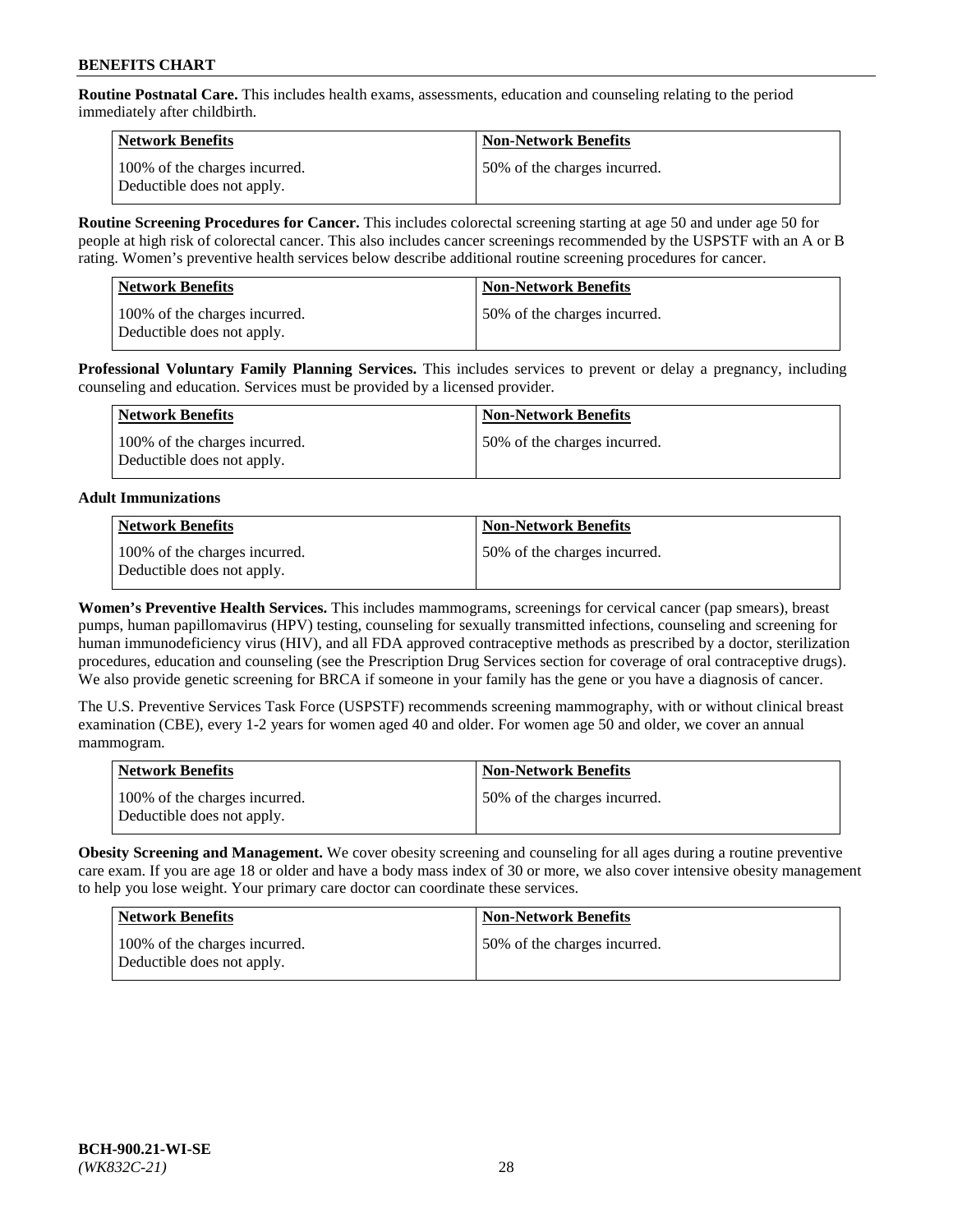**Preventive Medications.** We cover preventive medications currently recommended by USPSTF with an A or B rating if they are prescribed by your medical provider and they are listed on our formulary. Preventive medications are subject to periodic review and modification. Changes would be effective in accordance with the federal rules and reflected in our current medical coverage criteria for preventive care services.

| <b>Network Benefits</b>                                     | <b>Non-Network Benefits</b>  |
|-------------------------------------------------------------|------------------------------|
| 100% of the charges incurred.<br>Deductible does not apply. | 50% of the charges incurred. |

# **In addition to any ACA or state mandated preventive services referenced above, we cover the following eligible services:**

### **Routine Eye and Hearing Exams**

| <b>Network Benefits</b>                                     | <b>Non-Network Benefits</b>  |
|-------------------------------------------------------------|------------------------------|
| 100% of the charges incurred.<br>Deductible does not apply. | 50% of the charges incurred. |

**Ovarian Cancer Surveillance Test for Women who are at Risk.** "At risk for ovarian cancer" means (1) having a family history that includes any of the following: one or more first-degree or second-degree relatives with ovarian cancer, clusters of female relatives with breast cancer or nonpolyposis colorectal cancer; or (2) testing positive for BRCA1 or BRCA2 mutations. "Surveillance test for ovarian cancer" means annual screening using CA-125 serum tumor marker testing, transvaginal ultrasound, pelvic examination or other proven ovarian screening tests currently being evaluated by the federal Food and Drug Administration or by the National Cancer Institute.

| <b>Network Benefits</b>                               | <b>Non-Network Benefits</b>                           |
|-------------------------------------------------------|-------------------------------------------------------|
| Coverage level is same as corresponding Network       | Coverage level is same as corresponding Non-Network   |
| Benefits, depending on type of service provided, such | Benefits, depending on type of service provided, such |
| as Diagnostic Imaging Services, Laboratory Services   | as Diagnostic Imaging Services, Laboratory Services   |
| or Office Visits for Illness or Injury, or Preventive | or Office Visits for Illness or Injury, or Preventive |
| Services.                                             | Services.                                             |

#### **Limitations:**

• Services are not preventive if received as part of a visit to diagnose, manage or maintain an acute or chronic medical condition, illness or injury. When that occurs, unless otherwise indicated above, standard deductibles, copayments or coinsurance apply.

# **Not Covered:**

See "Services Not Covered" in the Certificate.

# **TRANSPLANT SERVICES**

# **Applicable Definitions:**

**Autologous.** This is when the source of cells is from the individual's own marrow or stem cells.

**Allogeneic.** This is when the source of cells is from a related or unrelated donor's marrow or stem cells.

**Allogeneic Bone Marrow Transplant.** This is when the bone marrow is harvested from the related or unrelated donor and stored. The patient undergoes treatment which includes tumor ablation with high-dose chemotherapy and/or radiation. The bone marrow is reinfused (transplanted).

**Autologous Bone Marrow Transplant.** This is when the bone marrow is harvested from the individual and stored. The patient undergoes treatment which includes tumor ablation with high-dose chemotherapy and/or radiation. The bone marrow is reinfused (transplanted).

**Autologous/Allogeneic Stem Cell Support.** This is a treatment process that includes stem cell harvest from either bone marrow or peripheral blood, tumor ablation with high-dose chemotherapy and/or radiation, stem cell reinfusion, and related care. Autologous/allogeneic bone marrow transplantation and high dose chemotherapy with peripheral stem cell rescue/support are considered to be autologous/allogeneic stem cell support.

**BCH-900.21-WI-SE**  *(WK832C-21)* 29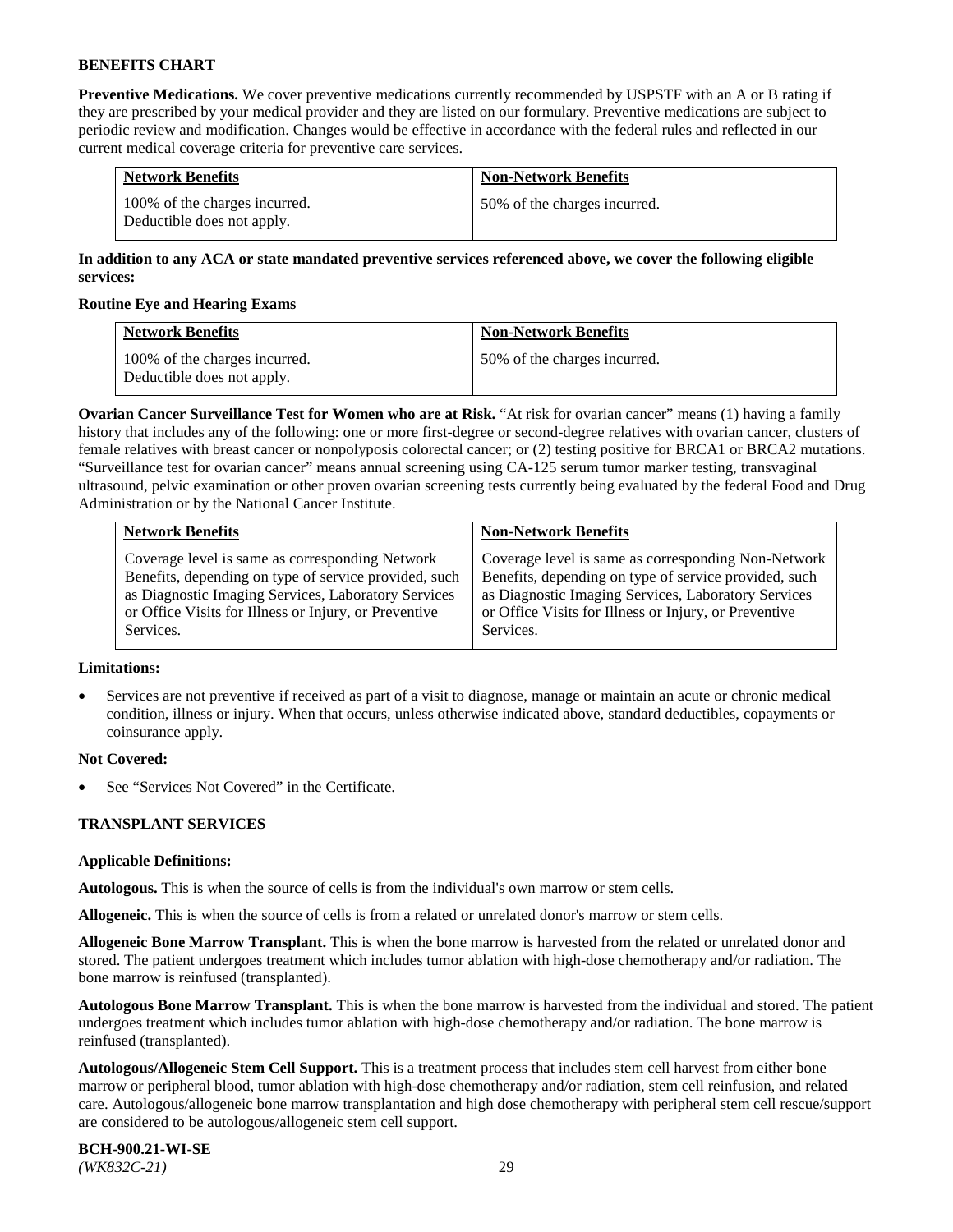**Designated Transplant Center.** This is any health care provider, group or association of health care providers designated by us to provide services, supplies or drugs for specified transplants for our Insureds.

**Transplant Services.** This is transplantation (including retransplants) of the human organs or tissue listed below, including all related post-surgical treatment, follow-up care and drugs and multiple transplants for a related cause. Transplant services do not include other organ or tissue transplants or surgical implantation of mechanical devices functioning as a human organ, except surgical implantation of an FDA approved Ventricular Assist Device (VAD) or total artificial heart, functioning as a temporary bridge to heart transplantation.

Prior authorization is required prior to consultation to support coordination of care and benefits.

# **Covered Services:**

We cover eligible transplant services (as defined above) while you are covered under the Certificate. Transplants that will be considered for coverage are limited to the following:

- Kidney transplants for end-stage disease.
- Cornea transplants for end-stage disease.
- Heart transplants for end-stage disease.
- Lung transplants or heart/lung transplants for: (1) primary pulmonary hypertension; (2) Eisenmenger's syndrome; (3) endstage pulmonary fibrosis; (4) alpha 1 antitrypsin disease; (5) cystic fibrosis; and (6) emphysema.
- Liver transplants for: (1) biliary atresia in children; (2) primary biliary cirrhosis; (3) post-acute viral infection (including hepatitis A, hepatitis B antigen e negative and hepatitis C) causing acute atrophy or post-necrotic cirrhosis; (4) primary sclerosing cholangitis; (5) alcoholic cirrhosis; and (6) hepatocellular carcinoma.
- Allogeneic bone marrow transplants or peripheral stem cell support associated with high dose chemotherapy for: (1) acute myelogenous leukemia; (2) acute lymphocytic leukemia; (3) chronic myelogenous leukemia; (4) severe combined immunodeficiency disease; (5) Wiskott-Aldrich syndrome; (6) aplastic anemia; (7) sickle cell anemia; (8) non-relapsed or relapsed non-Hodgkin's lymphoma; (9) multiple myeloma; and (10) testicular cancer.
- Autologous bone marrow transplants or peripheral stem cell support associated with high-dose chemotherapy for: (1) acute leukemias; (2) non-Hodgkin's lymphoma; (3) Hodgkin's disease; (4) Burkitt's lymphoma; (5) neuroblastoma; (6) multiple myeloma; (7) chronic myelogenous leukemia; and (8) non-relapsed non-Hodgkin's lymphoma.
- Pancreas transplants for simultaneous pancreas-kidney transplants for diabetes, pancreas after kidney, living related segmental simultaneous pancreas kidney transplantation and pancreas transplant alone.

To receive Network Benefits, charges for transplant services must be incurred at a Designated Transplant Center.

The transplant-related treatment provided, including expenses incurred for directly related donor services, shall be subject to and in accordance with the provisions, limitations, maximums and other terms of the Certificate.

Medical and hospital expenses of the donor are covered only when the recipient is an Insured and the transplant and directly related donor expenses have been prior authorized for coverage. Treatment of medical complications that may occur to the donor are not covered. Donors are not considered Insureds, and are therefore not eligible for the rights afforded to Insureds under the Certificate.

The list of eligible transplant services and coverage determinations are based on established medical policies, which are subject to periodic review and modification by the medical director.

| <b>Network Benefits</b>                          | <b>Non-Network Benefits</b>                            |
|--------------------------------------------------|--------------------------------------------------------|
| See Network Inpatient Hospital Services Benefit. | I See Non-Network Inpatient Hospital Services Benefit. |

**Kidney disease treatment.** We cover services for kidney disease treatment, including dialysis, transplantation and donor related services. Donor related expenses are covered as described above.

| <b>Network Benefits</b>                                                                                  | <b>Non-Network Benefits</b>                                                                                  |
|----------------------------------------------------------------------------------------------------------|--------------------------------------------------------------------------------------------------------------|
| Coverage level is same as corresponding Network<br>Benefits, depending on type of service provided, such | Coverage level is same as corresponding Non-Network<br>Benefits, depending on type of service provided, such |
| as Office Visits for Illness or Injury, Inpatient or<br><b>Outpatient Hospital Services.</b>             | as Office Visits for Illness or Injury, Inpatient or<br><b>Outpatient Hospital Services.</b>                 |
|                                                                                                          |                                                                                                              |